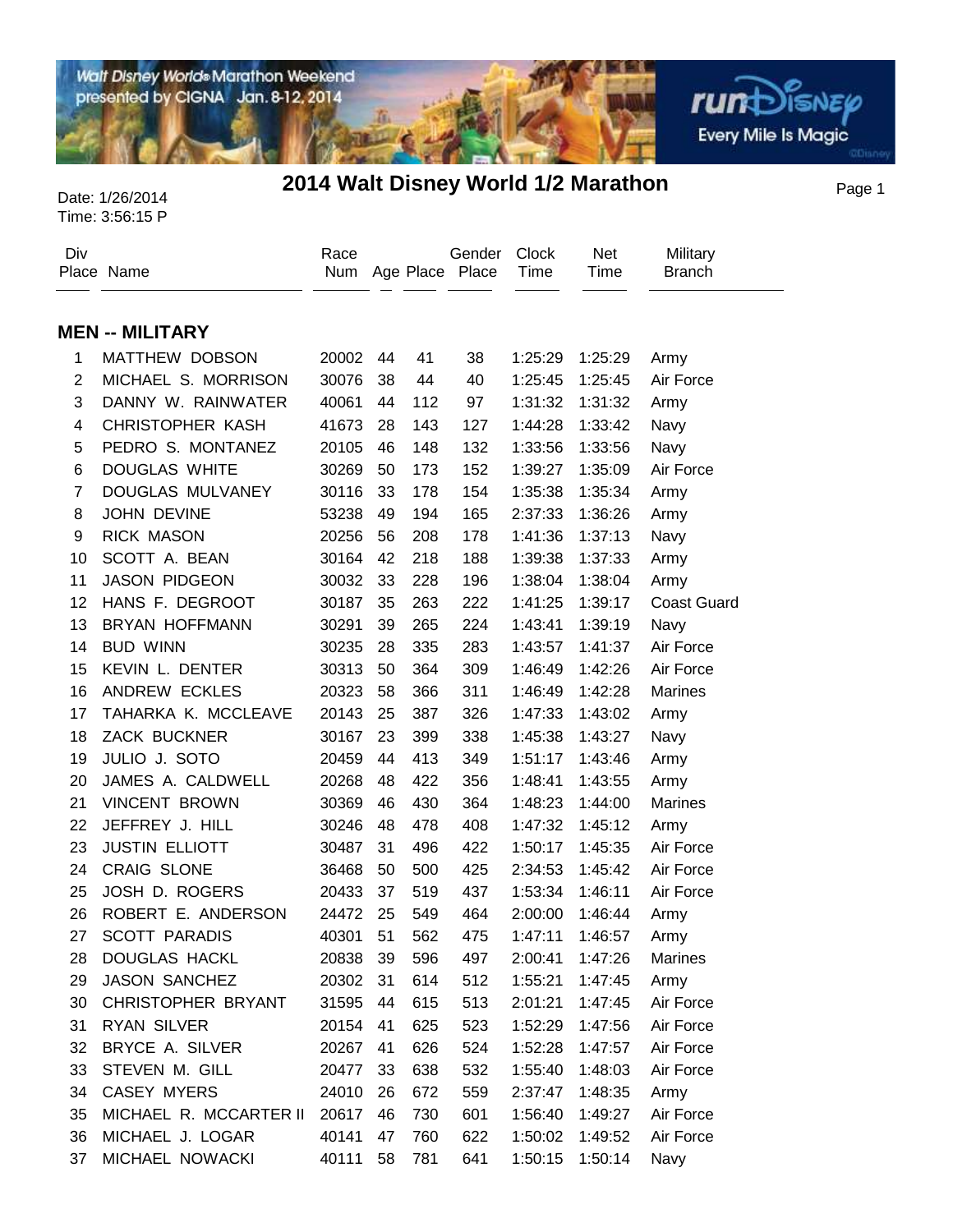# Page 2 Date: 1/26/2014 **2014 Walt Disney World 1/2 Marathon**

| Div | Place Name                   | Race<br>Num |    |      | Gender<br>Age Place Place | <b>Clock</b><br>Time | Net<br>Time | Military<br><b>Branch</b> |
|-----|------------------------------|-------------|----|------|---------------------------|----------------------|-------------|---------------------------|
| 38  | NATHAN B. PATTERSON          | 24864       | 32 | 809  | 661                       | 2:53:32              | 1:50:40     | Air Force                 |
| 39  | <b>DEAN KANG</b>             | 30211       | 30 | 819  | 669                       | 1:52:56              | 1:50:51     | Navy                      |
| 40  | JOSHUA N. STEPHENSON         | 24562       | 37 | 865  | 698                       | 2:45:36              | 1:51:29     | Army                      |
| 41  | MICHAEL WISSER               | 21814       | 31 | 996  | 785                       | 2:18:46              | 1:53:17     | Army                      |
| 42  | JOHN G. DECESARE             | 31715       | 33 | 1019 | 801                       | 2:11:27              | 1:53:33     | <b>Marines</b>            |
| 43  | <b>GREG LONG</b>             | 30185       | 44 | 1028 | 807                       | 1:55:54              | 1:53:39     | Army                      |
| 44  | RICARDO MORALES              | 30383       | 52 | 1033 | 810                       | 1:58:29              | 1:53:44     | Army                      |
| 45  | <b>FRANK STACHOUR</b>        | 31330       | 34 | 1054 | 826                       | 2:07:50              | 1:53:58     | Navy                      |
| 46  | JEFFREY D. TINER-MATSO 31156 |             | 41 | 1067 | 835                       | 2:08:17              | 1:54:06     | Navy                      |
| 47  | SCOTT M. FLEMING             | 21136       | 38 | 1068 | 836                       | 2:07:21              | 1:54:06     | Air Force                 |
| 48  | TIMOTHY W. BENNETT           | 53027       | 24 | 1073 | 840                       | 2:58:17              | 1:54:08     | Air Force                 |
| 49  | EDWARD W. DABNEY             | 20839       | 34 | 1076 | 843                       | 2:08:13              | 1:54:09     | Navy                      |
| 50  | MICHAEL TURANITZA            | 41408       | 35 | 1089 | 854                       | 2:01:24              | 1:54:14     | <b>Coast Guard</b>        |
| 51  | PAUL C. BATTAGLINI           | 20187       | 28 | 1107 | 868                       | 1:56:36              | 1:54:25     | Navy                      |
| 52  | <b>SCOTT MORLEY</b>          | 31509       | 35 | 1140 | 896                       | 2:08:20              | 1:54:41     | Army                      |
| 53  | BRIAN A. CHWALISZ            | 34184       | 26 | 1165 | 912                       | 2:29:02              | 1:54:55     | <b>Marines</b>            |
| 54  | <b>WILLIAM BURDETT</b>       | 33483       | 48 | 1172 | 917                       | 2:29:15              | 1:55:00     | Army                      |
| 55  | <b>JOEL ROYSTON</b>          | 30753       | 55 | 1179 | 922                       | 2:02:14              | 1:55:04     | Navy                      |
| 56  | <b>JOHN KIRBY</b>            | 30512       | 39 | 1186 | 926                       | 1:59:46              | 1:55:09     | Marines                   |
| 57  | STEPHEN A. BERNSTEIN         | 30454       | 49 | 1241 | 969                       | 2:00:36              | 1:55:42     | Army                      |
| 58  | <b>CHRISTOPHER TAYLOR</b>    | 30812       | 53 | 1255 | 977                       | 2:03:19              | 1:55:49     | Air Force                 |
| 59  | <b>GUILLERMO MAGANA</b>      | 36131       | 31 | 1265 | 985                       | 2:45:15              | 1:55:54     | Army                      |
| 60  | JASON D. PEREZ               | 30486       | 38 | 1270 | 987                       | 2:00:22              | 1:55:57     | Army                      |
| 61  | DAVID W. YANCEY              | 31722       | 50 | 1277 | 992                       | 2:13:32              | 1:56:02     | Air Force                 |
| 62  | <b>RYAN ROSSI</b>            | 40820       | 31 | 1283 | 997                       | 2:00:39              | 1:56:06     | Air Force                 |
| 63  | <b>DAVID CUMINGS</b>         | 41741       | 33 | 1303 | 1013                      | 2:06:56              | 1:56:23     | Air Force                 |
| 64  | <b>DIRK YAMAMOTO</b>         | 30372       | 43 | 1308 | 1017                      | 2:01:11              | 1:56:26     | Air Force                 |
| 65  | <b>KEVIN REEDY</b>           | 20136       | 38 | 1314 | 1023                      | 2:01:16              | 1:56:28     | Marines                   |
| 66  | JEREMIAH L. HOCKWALT         | 21081       | 35 | 1347 | 1047                      | 2:10:29              | 1:56:42     | Army                      |
| 67  | BENJAMIN G. BOSWELL          | 21058       | 21 | 1360 | 1056                      | 2:14:19              | 1:56:48     | Air Force                 |
| 68  | <b>JOE SCAVETTA</b>          | 30034       | 40 | 1417 | 1094                      | 1:57:12              | 1:57:11     | Air Force                 |
| 69  | <b>MARK BURROWS</b>          | 22873       | 42 | 1457 | 1121                      | 2:33:21              | 1:57:34     | Army                      |
| 70  | ANTHONY GENTRY               | 37448       | 34 | 1466 | 1130                      | 2:33:20              | 1:57:38     | Army                      |
| 71  | JORGE CHAVEZ JR.             | 40614       | 31 | 1473 | 1135                      | 2:02:06              | 1:57:42     | Navy                      |
| 72  | <b>BRIAN GILPATRICK</b>      | 30517       | 38 | 1497 | 1148                      | 2:02:30              | 1:57:52     | Air Force                 |
| 73  | DUANE A. HAMM                | 20440       | 50 | 1525 | 1169                      | 2:05:16              | 1:58:06     | Air Force                 |
| 74  | MICHAEL MCCARROLL            | 20067       | 29 | 1529 | 1173                      | 1:58:15              | 1:58:07     | Navy                      |
| 75  | DAVID REHM                   | 30907       | 52 | 1538 | 1178                      | 2:08:17              | 1:58:10     | Army                      |
| 76  | <b>NORM KENDRICK</b>         | 31893       | 43 | 1582 | 1208                      | 2:15:46              | 1:58:28     | Navy                      |
| 77  | DAVID WILLIAMS               | 31293       | 49 | 1591 | 1213                      | 2:11:46              | 1:58:33     | Navy                      |
| 78  | <b>VINCENT BERNAL</b>        | 40483       | 31 | 1661 | 1258                      | 2:01:13              | 1:59:02     | Army                      |
| 79  | <b>JASON KETELSEN</b>        | 33168       | 37 | 1671 | 1265                      | 2:29:19              | 1:59:11     | Navy                      |
| 80  | <b>MARK MAY</b>              | 47425       | 28 | 1673 | 1267                      | 2:40:36              | 1:59:12     | Army                      |
| 81  | JOHN R. WYATT                | 20658       | 42 | 1752 | 1323                      | 2:10:15              | 1:59:46     | Army                      |
| 82  | GERALD D. ABBOTT SR          | 20949       | 49 | 1786 | 1343                      | 2:14:20              | 2:00:03     | Army                      |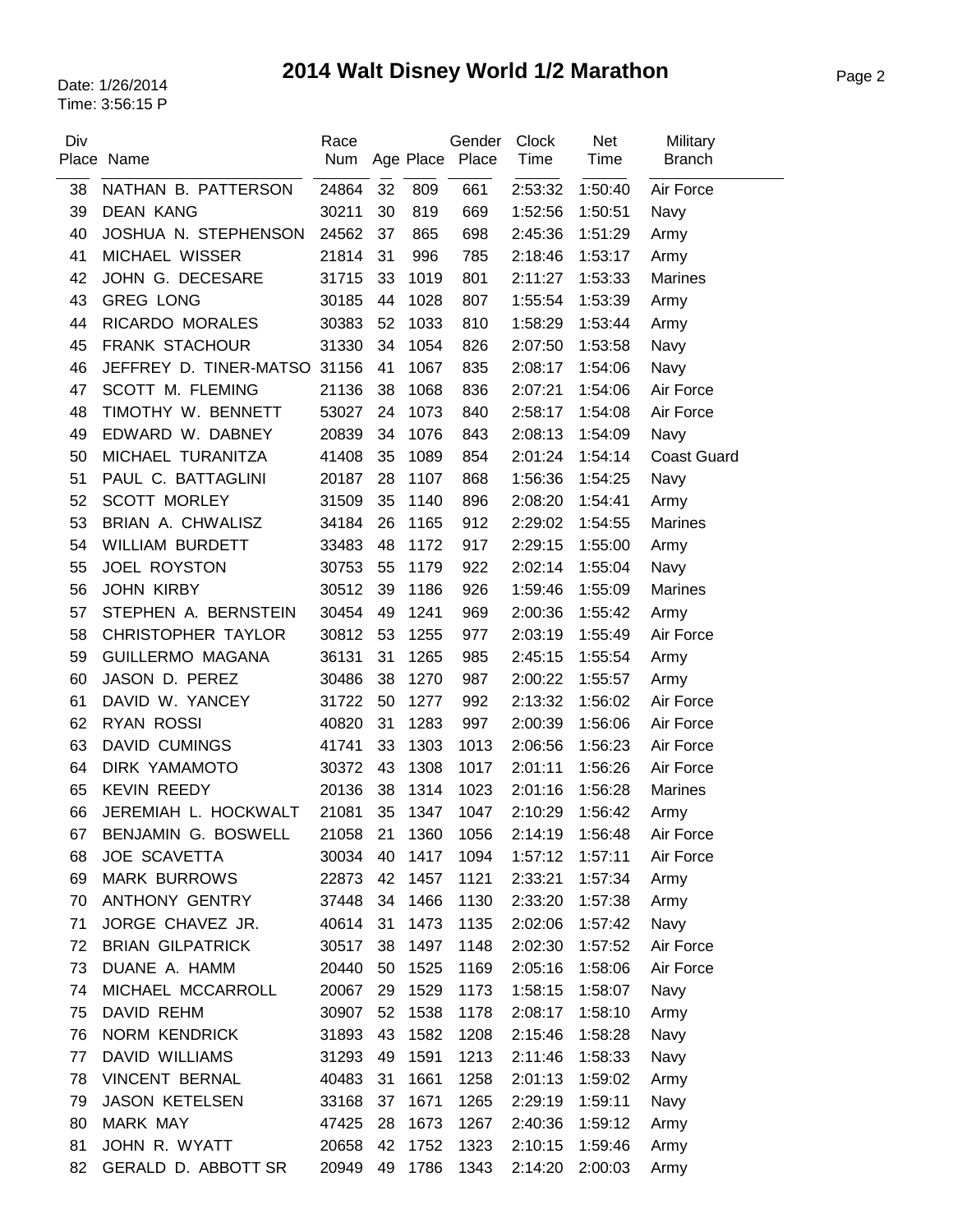# Page 3 Date: 1/26/2014 **2014 Walt Disney World 1/2 Marathon**

| Div | Place Name                 | Race<br>Num |    |         | Gender<br>Age Place Place | <b>Clock</b><br>Time | <b>Net</b><br>Time | Military<br><b>Branch</b> |
|-----|----------------------------|-------------|----|---------|---------------------------|----------------------|--------------------|---------------------------|
| 83  | ERIC D. SWART              | 31075       | 34 | 1953    | 1458                      | 2:12:09              | 2:01:30            | Army                      |
| 84  | MATTHEW S. SCHEIDT         | 20852       | 31 | 1981    | 1469                      | 2:15:04              | 2:01:49            | Navy                      |
| 85  | <b>CLAYTON MANNING</b>     | 31833       | 34 | 2069    | 1524                      | 2:20:18              | 2:02:35            | Army                      |
| 86  | <b>FRANK BALL</b>          | 40725       | 47 | 2082    | 1532                      | 2:07:09              | 2:02:44            | Army                      |
| 87  | <b>SCOT NEWPORT</b>        | 30855       | 49 | 2089    | 1537                      | 2:10:16              | 2:02:49            | Army                      |
| 88  | <b>CHRISTOPHER GABBERT</b> | 30587       | 46 | 2090    | 1538                      | 2:10:16              | 2:02:49            | Navy                      |
| 89  | <b>LUCAS FUCHS</b>         | 24781       | 29 | 2105    | 1547                      | 3:06:56              | 2:02:58            | Marines                   |
| 90  | <b>JUSTIN W. STENNES</b>   | 22297       | 39 | 2110    | 1550                      | 2:33:29              | 2:03:03            | Air Force                 |
| 91  | <b>JERRY MILLER</b>        | 31440       | 27 | 2118    | 1557                      | 2:17:16              | 2:03:06            | Army                      |
| 92  | DAVIDE KEATON              | 21032       | 45 | 2128    | 1564                      | 2:16:29              | 2:03:13            | Air Force                 |
| 93  | <b>EARON BROWN</b>         | 34231       | 25 | 2130    | 1565                      | 2:39:39              | 2:03:16            | Air Force                 |
| 94  | KEVIN M. FRENCH            | 40785       | 48 | 2138    | 1567                      | 2:08:09              | 2:03:21            | Air Force                 |
| 95  | JOHN D. FIES               | 36793       | 39 | 2145    | 1572                      | 2:59:04              | 2:03:26            | Air Force                 |
| 96  | ANDREW SCHUBIN             | 41534       | 51 | 2155    | 1576                      | 2:14:14              | 2:03:33            | Army                      |
| 97  | <b>JIM LAMBERT</b>         | 24602       | 27 | 2158    | 1579                      | 2:58:03              | 2:03:33            | Navy                      |
| 98  | <b>BRADLEY COWLEY</b>      | 24889       | 40 | 2175    | 1589                      | 2:20:48              | 2:03:40            | <b>Marines</b>            |
| 99  | CHRISTOPHER DUDLEY         | 34428       | 27 | 2194    | 1602                      | 2:39:30              | 2:03:49            | Army                      |
| 100 | DAVID A. PLUNKETT          | 20966       | 31 | 2238    | 1630                      | 2:18:06              | 2:04:12            | Army                      |
| 101 | MATTHEW LINDSEY            | 40896       | 49 | 2285    | 1661                      | 2:08:56              | 2:04:33            | Navy                      |
| 102 | <b>JOHN BRIGGS</b>         | 21127       | 40 | 2307    | 1672                      | 3:01:19              | 2:04:44            | Marines                   |
| 103 | ADRIAN MAGANA              | 34859       | 27 | 2312    | 1676                      | 2:46:07              | 2:04:46            | Army                      |
| 104 | TIM DIETRICH               | 32135       | 50 | 2315    | 1678                      | 2:26:10              | 2:04:46            | <b>Marines</b>            |
| 105 | RYAN J. TICKELL            | 21239       | 38 | 2348    | 1700                      | 2:22:41              | 2:05:05            | <b>Coast Guard</b>        |
| 106 | <b>EVAN KREAKIE</b>        | 32050       | 31 | 2353    | 1704                      | 2:23:38              | 2:05:08            | Army                      |
| 107 | JOHN A. COPAS              | 40446       | 36 | 2364    | 1710                      | 2:07:20              | 2:05:12            | Air Force                 |
| 108 | DARREL ANDERSON            | 31443       | 50 | 2395    | 1730                      | 2:19:13              | 2:05:28            | Air Force                 |
| 109 | DONALD L. MCCULLOUGH       | 32226       | 37 | 2398    | 1731                      | 2:40:56              | 2:05:29            | Army                      |
| 110 | <b>GERRY AMUNDSON</b>      | 30968       | 39 | 2399    | 1732                      | 2:15:45              | 2:05:30            | <b>Marines</b>            |
| 111 | BRYAN C. ELWOOD            | 36194       | 30 | 2426    | 1747                      | 2:54:58              | 2:05:43            | Army                      |
|     | 112 JIM HAWKEN             | 31942       | 45 | 2430    | 1749                      | 2:22:55              | 2:05:44            | Air Force                 |
|     | 113 ADAM LAW               | 20516       | 31 | 2435    | 1753                      | 3:07:27              | 2:05:46            | Marines                   |
|     | 114 WILLY MENDOZA          | 22256       | 62 | 2441    | 1757                      | 2:36:12              | 2:05:50            | Navy                      |
|     | 115 PATRICIO TAFOYA        | 22090       |    | 42 2489 | 1791                      | 2:31:41              | 2:06:09            | Marines                   |
|     | 116 JAMES JORDON           | 36703       | 36 | 2537    | 1817                      | 3:00:42              | 2:06:35            | Navy                      |
|     | 117 MICHAEL HILLIARD       | 30499       | 43 | 2555    | 1828                      | 2:11:23              | 2:06:43            | Army                      |
|     | 118 DARREN MINNEMANN       | 31410       | 44 | 2565    | 1833                      | 2:20:49              | 2:06:49            | Army                      |
|     | 119 ROBERT CORBIN          | 42117       | 45 | 2569    | 1835                      | 2:42:31              | 2:06:51            | Air Force                 |
|     | 120 BRAD DALBERG           | 34065       | 34 | 2662    | 1894                      | 2:41:39              | 2:07:28            | Marines                   |
|     | 121 RICHARD D. COLLINS     | 32890       | 38 | 2679    | 1905                      | 2:32:45              | 2:07:34            | Air Force                 |
|     | 122 KYLE M. KLEMM          | 34469       | 32 | 2730    | 1934                      | 2:43:49              | 2:08:05            | Army                      |
|     | 123 LUIS RODRIGUEZ         | 31198       | 30 | 2810    | 1972                      | 2:21:55              | 2:08:43            | Navy                      |
|     | 124 JERRY HANSON           | 40573       | 49 | 2829    | 1982                      | 2:08:51              | 2:08:51            | Marines                   |
|     | 125 CHRIS BURNS            | 41030       | 48 | 2841    | 1989                      | 2:16:41              | 2:08:59            | Army                      |
|     | 126 BENNY L. BENITEZ       | 48453       | 33 | 2921    | 2040                      | 2:54:01              | 2:09:39            | Marines                   |
|     | 127 BRETT WITTERS          | 36140       |    | 29 3012 | 2088                      | 3:01:18              | 2:10:13            | Army                      |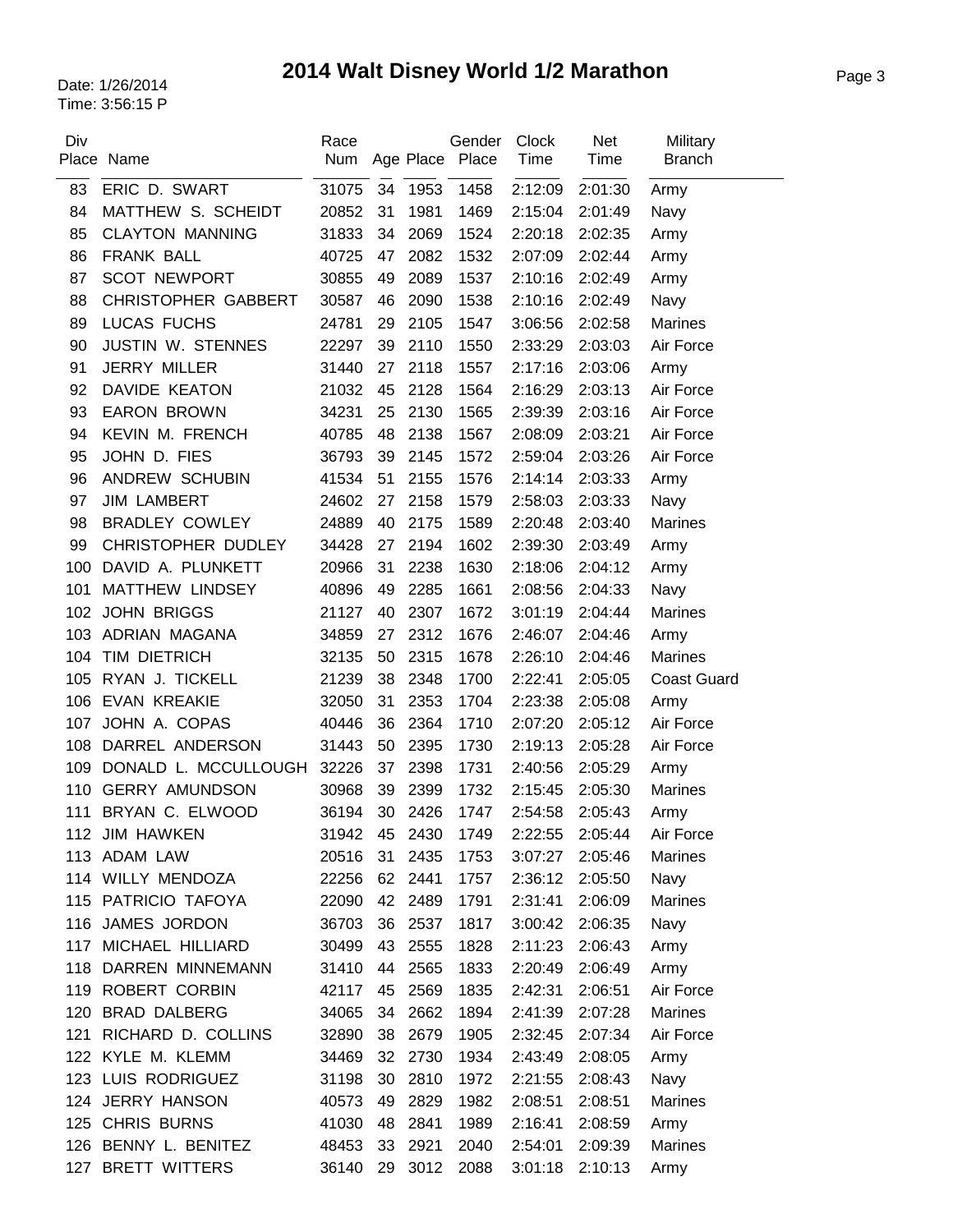# Page 4 Date: 1/26/2014 **2014 Walt Disney World 1/2 Marathon**

| Div | Place Name              | Race<br>Num |    |      | Gender<br>Age Place Place | <b>Clock</b><br>Time | <b>Net</b><br>Time | Military<br><b>Branch</b> |
|-----|-------------------------|-------------|----|------|---------------------------|----------------------|--------------------|---------------------------|
| 128 | <b>BENTON ENOMOTO</b>   | 21701       | 34 | 3017 | 2091                      | 3:05:04              | 2:10:16            | Air Force                 |
| 129 | MATTHEW W. NELSON       | 30413       | 49 | 3034 | 2102                      | 2:10:27              | 2:10:26            | <b>Marines</b>            |
| 130 | <b>THOMAS CLEARY</b>    | 40746       | 47 | 3120 | 2156                      | 2:18:23              | 2:11:04            | Air Force                 |
| 131 | <b>RICH RICKLEY</b>     | 24494       | 43 | 3124 | 2160                      | 3:05:30              | 2:11:06            | Army                      |
|     | 132 CHRIS L. TALMADGE   | 40941       | 42 | 3146 | 2172                      | 2:15:36              | 2:11:13            | Navy                      |
| 133 | <b>ROBERT BAILEY</b>    | 41952       | 41 | 3174 | 2188                      | 2:21:47              | 2:11:23            | Army                      |
| 134 | JEFFREY L. PARKS        | 32893       | 34 | 3229 | 2214                      | 2:38:12              | 2:11:51            | Air Force                 |
| 135 | RAUL GOMEZ JR           | 43708       | 31 | 3253 | 2227                      | 2:42:33              | 2:11:58            | Navy                      |
| 136 | <b>SEAN LEAMAN</b>      | 34459       | 30 | 3338 | 2276                      | 2:48:31              | 2:12:43            | Army                      |
| 137 | JOHN J. GORMAN          | 21688       | 34 | 3340 | 2277                      | 2:39:06              | 2:12:43            | Navy                      |
| 138 | <b>JOE KELLY</b>        | 21733       | 38 | 3359 | 2284                      | 2:39:31              | 2:12:50            | Army                      |
| 139 | <b>ROGER PHUNG</b>      | 36833       | 28 | 3366 | 2287                      | 3:08:06              | 2:12:51            | Army                      |
| 140 | JOE CAPUA               | 37143       | 52 | 3401 | 2301                      | 3:14:16              | 2:13:04            | <b>Marines</b>            |
| 141 | TIM PYEATT              | 32349       | 49 | 3431 | 2315                      | 2:35:33              | 2:13:13            | Air Force                 |
|     | 142 LARRY M. BURDEN     | 24460       | 39 | 3447 | 2328                      | 3:07:27              | 2:13:20            | Army                      |
| 143 | MARK D. WIETBROCK       | 31211       | 54 | 3461 | 2339                      | 2:27:33              | 2:13:26            | Army                      |
| 144 | <b>DEVIN LEONG</b>      | 52069       | 35 | 3469 | 2345                      | 3:09:17              | 2:13:27            | Air Force                 |
| 145 | ROBERT BEPKO            | 49330       | 41 | 3517 | 2381                      | 2:46:20              | 2:13:41            | Air Force                 |
| 146 | <b>BRIAN R. RAUEN</b>   | 24538       | 40 | 3575 | 2418                      | 3:16:04              | 2:13:59            | Army                      |
| 147 | DALE B. STEWART         | 24935       | 47 | 3607 | 2442                      | 3:18:32              | 2:14:10            | Army                      |
| 148 | ANDREW HOBURG           | 21779       | 43 | 3610 | 2443                      | 2:39:43              | 2:14:11            | Navy                      |
| 149 | MATT DARCANGELO         | 41205       | 38 | 3635 | 2456                      | 3:18:32              | 2:14:19            | Army                      |
| 150 | NICHOLAS A. BOSAK       | 34718       | 24 | 3683 | 2479                      | 2:53:42              | 2:14:35            | Marines                   |
| 151 | <b>PATRICK TABIN</b>    | 24397       | 32 | 3682 | 2478                      | 3:09:56              | 2:14:35            | Army                      |
| 152 | DOUGLAS NICARAGUA       | 53136       | 38 | 3724 | 2498                      | 3:17:38              | 2:14:52            | Air Force                 |
| 153 | <b>CHRIS DARE</b>       | 40340       | 26 | 3784 | 2532                      | 2:17:20              | 2:15:08            | Navy                      |
| 154 | DAVID L. OWEN           | 30944       | 57 | 3861 | 2574                      | 2:26:06              | 2:15:39            | Air Force                 |
| 155 | <b>VYACHESLAV KIRIK</b> | 36335       | 37 | 3916 | 2597                      | 3:05:57              | 2:16:03            | <b>Marines</b>            |
|     | 156 ANDREW MCBREARTY    | 22248       | 43 | 3925 | 2604                      | 2:52:26              | 2:16:06            | Air Force                 |
|     | 157 DAVID G. KEMP       | 30422       | 50 | 3987 | 2641                      | 2:20:50              | 2:16:26            | Navy                      |
|     | 158 JAMES GOSE          | 22489       | 32 | 4024 | 2662                      | 2:52:45              | 2:16:41            | Navy                      |
| 159 | MICHAEL B. HESS         | 21826       | 30 | 4049 | 2677                      | 3:12:04              | 2:16:47            | Army                      |
|     | 160 CHRISTOPHER DURHAM  | 20827       | 48 | 4069 | 2687                      | 2:30:48              | 2:16:53            | Army                      |
|     | 161 SETH E. ENTERLINE   | 23045       | 29 | 4078 | 2693                      | 2:56:17              | 2:16:57            | Army                      |
|     | 162 MARK WEHRUM         | 31495       | 46 | 4096 | 2702                      | 2:19:20              | 2:17:03            | Army                      |
|     | 163 SHELDON G. WAUGH    | 47037       | 24 | 4110 | 2709                      | 2:57:50              | 2:17:08            | Army                      |
|     | 164 ANTHONY SPARACINO   | 24804       | 42 | 4127 | 2718                      | 3:20:13              | 2:17:14            | Army                      |
|     | 165 BRANDON J. BAKER    | 31110       | 27 | 4135 | 2722                      | 2:28:10              | 2:17:15            | Army                      |
|     | 166 JOHN BERLOW         | 41086       | 48 | 4137 | 2724                      | 2:24:56              | 2:17:17            | Air Force                 |
| 167 | NATHANIEL SCHWARTZ      | 41394       | 31 | 4158 | 2737                      | 2:28:14              | 2:17:22            | Navy                      |
| 168 | <b>ERIK WRIGHT</b>      | 32295       | 32 | 4247 | 2786                      | 2:53:43              | 2:17:55            | Army                      |
| 169 | SEBASTIAN DEANGELO      | 31636       | 54 | 4250 | 2788                      | 2:31:57              | 2:17:56            | Army                      |
| 170 | DAVID N. BREIER         | 51560       | 54 | 4253 | 2790                      | 3:20:35              | 2:17:58            | Navy                      |
|     | 171 ERIC M. JOHNSON     | 31188       | 29 | 4280 | 2804                      | 2:52:13              | 2:18:05            | <b>Coast Guard</b>        |
| 172 | BRENT E. SMITH          | 33233       | 53 | 4361 | 2850                      | 2:49:21              | 2:18:33            | Navy                      |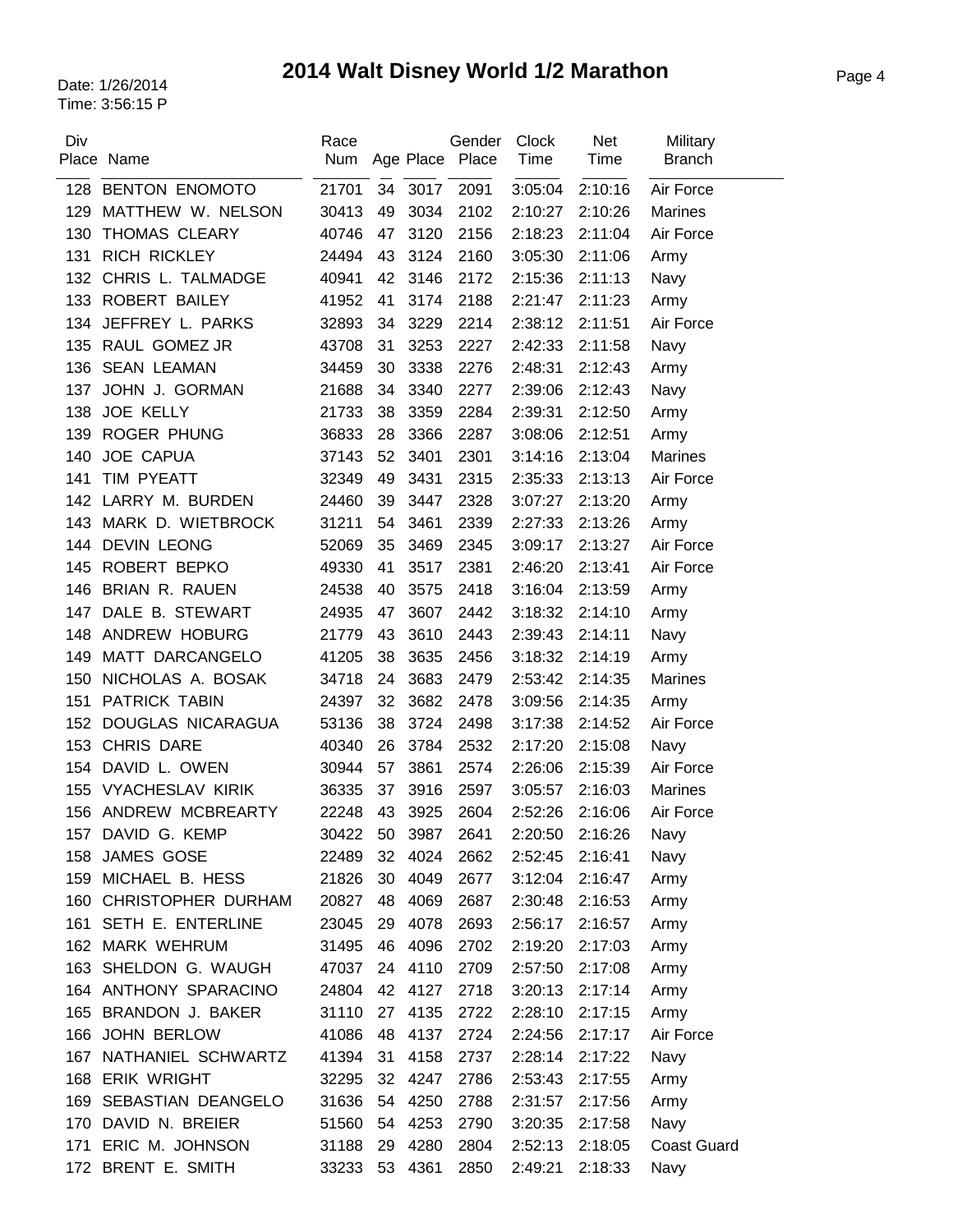# Page 5 Date: 1/26/2014 **2014 Walt Disney World 1/2 Marathon**

| Div | Place Name               | Race<br>Num |    |              | Gender<br>Age Place Place | <b>Clock</b><br>Time | <b>Net</b><br>Time | Military<br><b>Branch</b> |
|-----|--------------------------|-------------|----|--------------|---------------------------|----------------------|--------------------|---------------------------|
| 173 | ANDRE LAWSON             | 42103       | 57 |              | 2853                      | 2:59:06              | 2:18:37            | Air Force                 |
|     | 174 KURT EBERLE          | 32133       | 37 | 4369<br>4437 | 2886                      | 2:40:45              | 2:19:06            | Air Force                 |
| 175 | <b>GREG NELSON</b>       | 34188       | 57 | 4513         | 2922                      | 2:53:51              | 2:19:31            | Army                      |
| 176 | DAVID S. DEES            | 30046       | 38 | 4517         | 2924                      | 2:24:17              | 2:19:32            | Navy                      |
| 177 | ROBERT L. AVERETT        | 32259       | 61 | 4531         | 2930                      | 2:41:21              | 2:19:37            | Army                      |
| 178 | <b>JOHN GALLANT</b>      | 24496       | 50 | 4552         | 2940                      | 3:14:07              | 2:19:43            | Army                      |
| 179 | MATTHEW L. BOTTORFF      | 37032       | 25 | 4559         | 2945                      | 3:21:22              | 2:19:48            | Air Force                 |
| 180 | <b>DEVAN THOMPSON</b>    | 37181       | 26 | 4560         | 2946                      | 3:21:22              | 2:19:48            | Air Force                 |
| 181 | <b>GARY L. HIBBS</b>     | 22368       | 38 | 4567         | 2950                      | 2:52:07              | 2:19:53            | Navy                      |
| 182 | EDWARD HOLLENSHADE       | 30308       | 38 | 4603         | 2970                      | 2:24:47              | 2:20:09            |                           |
| 183 | <b>BRIAN CONNER</b>      | 31932       | 39 | 4634         | 2991                      |                      |                    | Army                      |
|     | THOMAS KELLEY            | 21355       | 39 | 4635         | 2992                      | 2:38:03<br>2:38:19   | 2:20:20<br>2:20:21 | Navy                      |
| 184 | PHILIP E. RING           | 42902       |    | 4639         |                           |                      | 2:20:22            | Army                      |
| 185 | JAY BERGER               |             | 64 |              | 2996                      | 2:37:30              |                    | Army                      |
| 186 |                          | 34355       | 29 | 4663         | 3005                      | 2:56:15              | 2:20:30            | Army                      |
| 187 | <b>SCOTT LARONDE</b>     | 49359       | 42 | 4669         | 3008                      | 3:09:46              | 2:20:32            | Army                      |
| 188 | JEFF MAINWARING          | 34421       | 26 | 4670         | 3009                      | 2:56:16              | 2:20:33            | Army                      |
| 189 | <b>SETH POWER</b>        | 34425       | 29 | 4671         | 3010                      | 2:56:16              | 2:20:33            | Army                      |
| 190 | <b>JUSTIN D. WRIGHT</b>  | 42155       | 22 | 4693         | 3025                      | 2:39:15              | 2:20:40            | Navy                      |
| 191 | <b>KEVIN RYAN</b>        | 32661       | 33 | 4707         | 3034                      | 2:46:04              | 2:20:46            | <b>Coast Guard</b>        |
| 192 | <b>MATT KREMER</b>       | 21076       | 38 | 4759         | 3056                      | 2:34:14              | 2:21:01            | Navy                      |
| 193 | ALAN MCCOLLUM            | 21879       | 60 | 4795         | 3072                      | 2:47:33              | 2:21:12            | Navy                      |
| 194 | PAUL STODDARD            | 22053       | 44 | 4857         | 3111                      | 2:46:59              | 2:21:28            | <b>Coast Guard</b>        |
| 195 | EDWARD MCDONOUGH         | 41922       | 44 | 4881         | 3123                      | 2:31:51              | 2:21:38            | <b>Marines</b>            |
| 196 | JONATHAN L. HERD         | 23892       | 26 | 4891         | 3128                      | 3:10:52              | 2:21:40            | Air Force                 |
| 197 | <b>EUGENE GORMLEY</b>    | 21713       | 48 | 4914         | 3137                      | 3:23:32              | 2:21:47            | Army                      |
| 198 | <b>DAVID THOMAS</b>      | 32490       | 41 | 4922         | 3141                      | 2:48:02              | 2:21:51            | Army                      |
| 199 | MICHAEL VELTMAN          | 24798       | 31 | 4928         | 3145                      | 3:23:17              | 2:21:53            | Air Force                 |
| 200 | <b>KEVIN M. BRIGHTON</b> | 24931       | 38 | 4946         | 3153                      | 3:26:09              | 2:21:59            | Navy                      |
| 201 | JAMES E. NELSON          | 30650       | 28 | 4949         | 3154                      | 2:29:47              | 2:22:00            | Army                      |
|     | 202 CHRIS SCHWENDIMANN   | 21398       | 39 | 5017         | 3189                      | 2:39:47              | 2:22:22            | Army                      |
|     | 203 TOM BAUGHAN          | 31250       | 54 | 5051         | 3202                      | 2:36:33              | 2:22:35            | Army                      |
|     | 204 PONG ANDERSON        | 31393       | 41 | 5086         | 3222                      | 2:36:29              | 2:22:46            | Air Force                 |
|     | 205 MARC EDQUID          | 24583       | 44 | 5169         | 3260                      | 2:36:51              | 2:23:16            | Army                      |
|     | 206 BRYCE A. MCCORMICK   | 31392       | 31 | 5199         | 3276                      | 2:37:18              | 2:23:27            | Air Force                 |
|     | 207 STEPHEN CHAMBERLIN   | 20951       | 30 | 5207         | 3279                      | 2:49:05              | 2:23:28            | Army                      |
|     | 208 JONATHAN H. POTTERTO | 21033       | 32 | 5213         | 3282                      | 2:48:50              | 2:23:31            | <b>Coast Guard</b>        |
|     | 209 ANTHONY COLGARY      | 35829       | 33 | 5221         | 3284                      | 3:09:22              | 2:23:34            | Army                      |
|     | 210 WILLIAM KELLER       | 34062       | 49 | 5251         | 3301                      | 2:58:31              | 2:23:41            | Army                      |
| 211 | JOHN BUKOFFSKY           | 36359       | 54 | 5362         | 3369                      | 3:15:06              | 2:24:15            | Army                      |
|     | 212 DEREK ABBEY          | 31965       | 40 | 5363         | 3370                      | 2:42:48              | 2:24:15            | <b>Marines</b>            |
|     | 213 MATTHEW INGRAM       | 48577       | 26 | 5367         | 3372                      | 3:09:24              | 2:24:16            | Army                      |
|     | 214 PAUL REED            | 36338       | 65 | 5395         | 3386                      | 3:13:56              | 2:24:28            | Air Force                 |
|     | 215 PAUL TINKER          | 32610       | 33 | 5405         | 3391                      | 2:50:04              | 2:24:32            | Air Force                 |
|     | 216 JAY HALEY            | 31481       | 39 | 5410         | 3393                      | 2:38:04              | 2:24:33            | Army                      |
|     | 217 ROBERT SMITH         | 40460       | 48 | 5425         | 3402                      | 2:26:48              | 2:24:39            | Air Force                 |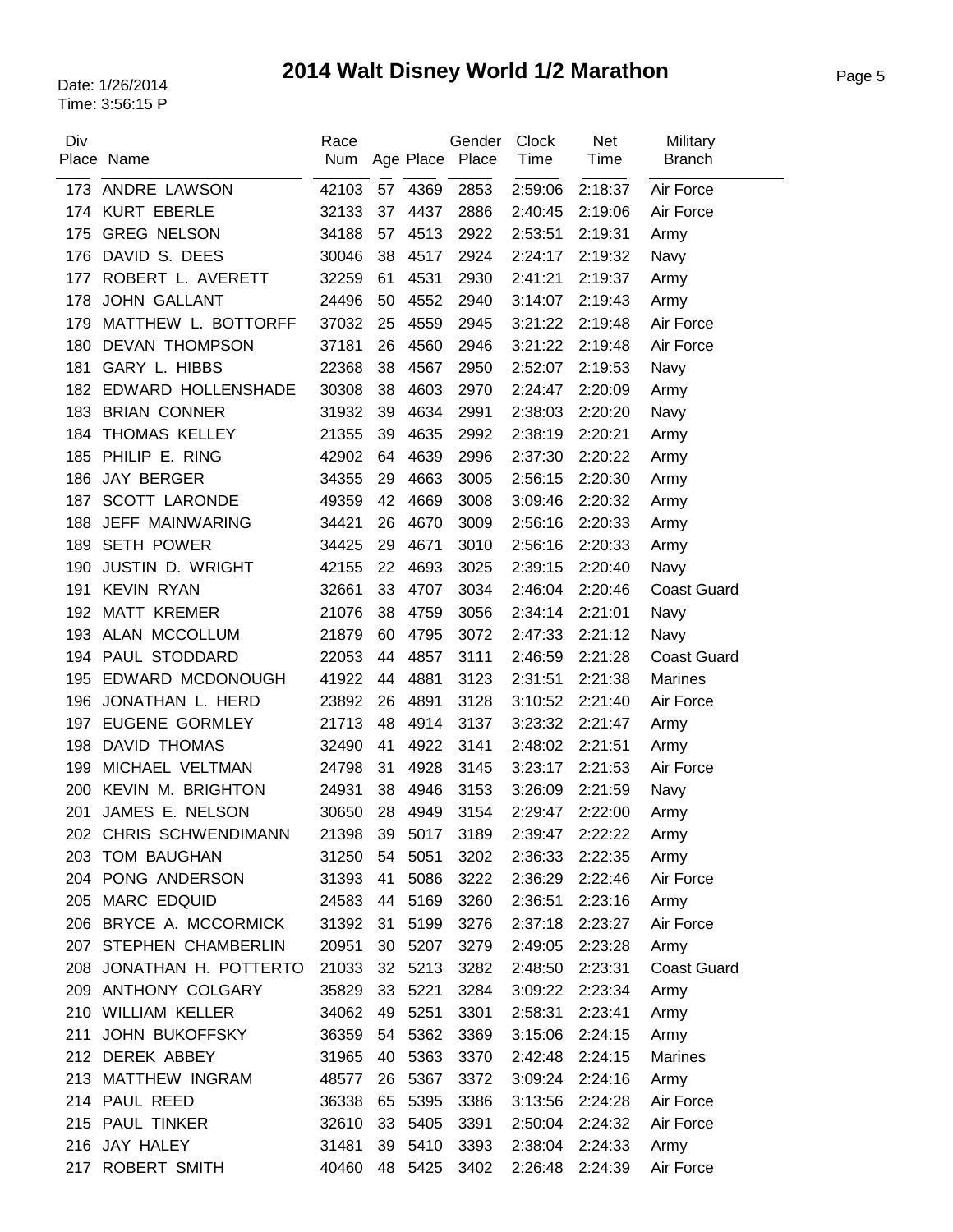# Page 6 Date: 1/26/2014 **2014 Walt Disney World 1/2 Marathon**

| Div | Place Name                     | Race<br>Num |    |      | Gender<br>Age Place Place | <b>Clock</b><br>Time | Net<br>Time | Military<br><b>Branch</b> |
|-----|--------------------------------|-------------|----|------|---------------------------|----------------------|-------------|---------------------------|
| 218 | <b>TOM HILL</b>                | 40297       | 45 | 5426 | 3403                      | 3:09:54              | 2:24:40     | Air Force                 |
| 219 | <b>BERNARD FULLER</b>          | 34140       | 52 | 5481 | 3433                      | 2:51:21              | 2:25:04     | Army                      |
| 220 | <b>JOHN EVANS</b>              | 22599       | 47 | 5486 | 3437                      | 2:59:38              | 2:25:07     | Army                      |
| 221 | NATHAN MAKER                   | 21857       | 42 | 5489 | 3438                      | 2:51:00              | 2:25:08     | <b>Marines</b>            |
|     | 222 CHRISTOPHER MORRISSE       | 32225       | 33 | 5522 | 3453                      | 2:47:42              | 2:25:21     | Navy                      |
| 223 | ANDREW P. FETH                 | 21245       | 38 | 5618 | 3499                      | 2:43:08              | 2:25:47     | Air Force                 |
| 224 | KEITH J. HARRINGTON            | 41284       | 52 | 5680 | 3529                      | 2:33:30              | 2:26:06     | Air Force                 |
| 225 | <b>GRAY OTIS</b>               | 34576       | 66 | 5700 | 3537                      | 3:05:22              | 2:26:13     | Army                      |
| 226 | MIGUEL GONZALEZ                | 30665       | 39 | 5703 | 3540                      | 2:33:50              | 2:26:14     | Army                      |
| 227 | KENNETH R. CARPENTER           | 31326       | 58 | 5723 | 3550                      | 2:47:58              | 2:26:19     | Army                      |
| 228 | RONALD DRYBURGH                | 32779       | 47 | 5748 | 3562                      | 2:53:05              | 2:26:25     | Air Force                 |
| 229 | PAUL R. QUIGLEY                | 20761       | 39 | 5779 | 3578                      | 2:37:12              | 2:26:31     | Air Force                 |
| 230 | <b>BRUCE GORSKI</b>            | 35617       | 46 | 5793 | 3584                      | 3:10:59              | 2:26:35     | Army                      |
| 231 | RYAN STEVENSON                 | 23053       | 35 | 5864 | 3609                      | 3:07:36              | 2:27:06     | Army                      |
| 232 | <b>DAMON SLUTZ</b>             | 50882       | 38 | 5872 | 3615                      | 3:22:05              | 2:27:11     | Navy                      |
| 233 | ROBERT COOPER                  | 30490       | 50 | 5879 | 3619                      | 3:21:21              | 2:27:13     | Navy                      |
| 234 | <b>KEITH MORLOCK</b>           | 24777       | 57 | 5883 | 3622                      | 3:29:24              | 2:27:15     | Air Force                 |
| 235 | KEVIN J. COSTELLO              | 42862       | 42 | 5893 | 3627                      | 2:44:46              | 2:27:18     | Air Force                 |
| 236 | SHAWN P. CHANCE                | 21740       | 46 | 5929 | 3646                      | 2:53:32              | 2:27:26     | Army                      |
| 237 | <b>GARY BLEVINS</b>            | 40728       | 59 | 5971 | 3664                      | 2:32:20              | 2:27:42     | Army                      |
| 238 | <b>RICK FORESTEIRE</b>         | 33412       | 46 | 5973 | 3665                      | 2:58:01              | 2:27:43     | Navy                      |
| 239 | <b>WILLIAM COX</b>             | 31459       | 43 | 6008 | 3683                      | 2:42:11              | 2:27:54     | <b>Marines</b>            |
| 240 | DAVID HAYNES-NORTON            | 36161       | 27 | 6025 | 3688                      | 3:17:19              | 2:27:57     | Navy                      |
| 241 | RANDY JONES                    | 33924       | 56 | 6028 | 3689                      | 3:02:36              | 2:27:59     | Air Force                 |
| 242 | MICHAEL EDELSTEIN              | 53134       | 33 | 6041 | 3694                      | 2:28:19              | 2:28:03     | Army                      |
| 243 | <b>TOSHIMI HARAGUNI</b>        | 24365       | 33 | 6061 | 3707                      | 3:24:36              | 2:28:12     | <b>Marines</b>            |
| 244 | JEREMY T. LINGENFELSE          | 31328       | 37 | 6079 | 3715                      | 2:42:44              | 2:28:18     | Army                      |
| 245 | KEVIN A. HARRIS                | 34411       | 28 | 6133 | 3747                      | 3:04:23              | 2:28:36     | Army                      |
|     | 246 CHRISTOPHER HALLAMEY 23221 |             | 41 | 6206 | 3780                      | 3:08:46              | 2:28:58     | Navy                      |
| 247 | <b>JASON LAY</b>               | 43252       | 40 | 6213 | 3783                      | 2:47:01              | 2:28:59     | Air Force                 |
|     | 248 MIKE BIER                  | 24765       | 45 | 6224 | 3791                      | 3:31:44              | 2:29:03     | Air Force                 |
| 249 | <b>BRAD HARMAN</b>             | 42759       | 56 | 6270 | 3812                      | 2:50:54              | 2:29:18     | Army                      |
| 250 | PHILIP D. HAINES               | 30952       | 53 | 6304 | 3827                      | 2:39:38              | 2:29:31     | Marines                   |
| 251 | RICHARD J. MARSDEN             | 32848       | 35 | 6437 | 3897                      | 2:55:59              | 2:30:14     | Army                      |
|     | 252 ANTHONY J. SMITH           | 43643       | 56 | 6458 | 3907                      | 2:51:48              | 2:30:19     | Air Force                 |
|     | 253 BRUCE D. TINGLER           | 24722       | 43 | 6459 | 3908                      | 3:34:33              | 2:30:19     | Army                      |
|     | 254 WALTER BREINER             | 47746       | 36 | 6474 | 3914                      | 3:10:37              | 2:30:24     | Air Force                 |
|     | 255 MATT R. FEENEY             | 42903       | 42 | 6476 | 3915                      | 2:47:49              | 2:30:25     | <b>Coast Guard</b>        |
|     | 256 WILLIAM J. MCCOLLUM        | 24437       | 38 | 6482 | 3919                      | 3:25:19              | 2:30:28     | Army                      |
|     | 257 WILLIAM LINCOLN            | 34464       | 43 | 6520 | 3940                      | 3:06:10              | 2:30:39     | Army                      |
|     | 258 WILL TUCKER                | 22645       | 46 | 6528 | 3946                      | 3:05:31              | 2:30:40     | Army                      |
| 259 | <b>JARRAD PILGRIM</b>          | 31276       | 37 | 6533 | 3948                      | 2:44:49              | 2:30:42     | Navy                      |
| 260 | <b>JOHN MARTIN</b>             | 33588       | 43 | 6539 | 3949                      | 3:02:41              | 2:30:43     | Air Force                 |
| 261 | JOHN ODUM                      | 21626       | 43 | 6600 | 3977                      | 2:52:31              | 2:31:04     | Air Force                 |
| 262 | MATT WALMSLEY                  | 20540       | 21 | 6627 | 3993                      | 2:42:00              | 2:31:11     | Army                      |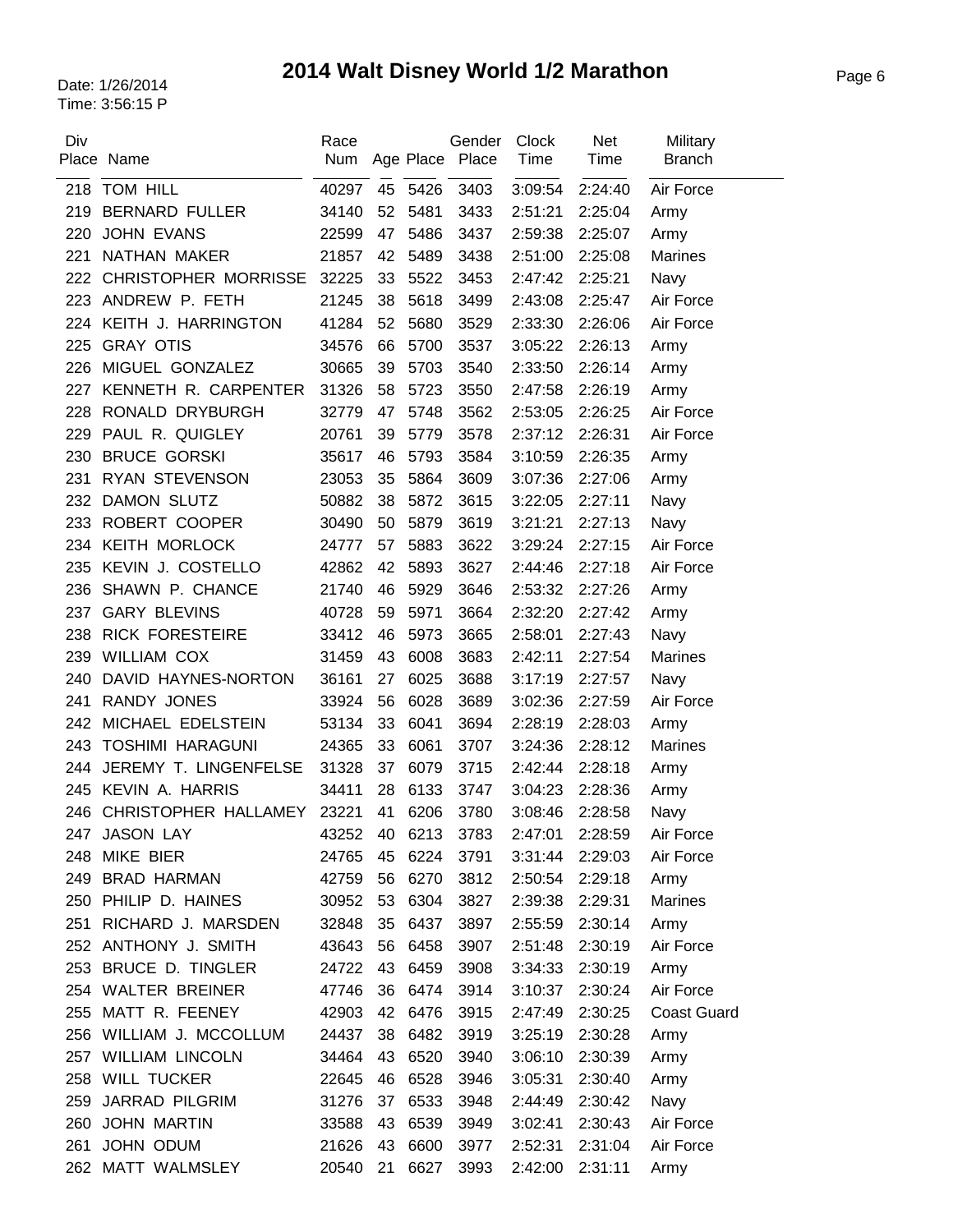### Page 7 Date: 1/26/2014 **2014 Walt Disney World 1/2 Marathon**

| Div | Place Name                   | Race<br>Num |    |      | Gender<br>Age Place Place | Clock<br>Time | <b>Net</b><br>Time | Military<br><b>Branch</b> |
|-----|------------------------------|-------------|----|------|---------------------------|---------------|--------------------|---------------------------|
| 263 | CHRISTOPHER A. SWIHAR 32804  |             | 48 | 6650 | 4000                      | 2:56:38       | 2:31:19            | Army                      |
|     | 264 KARL O. BURNETT          | 48661       | 39 | 6834 | 4086                      | 3:17:38       | 2:32:19            | Navy                      |
| 265 | ROBERT R. HUSTER             | 24755       | 46 | 6835 | 4087                      | 3:35:30       | 2:32:20            | Army                      |
| 266 | ERIK OQUENDO                 | 32036       | 32 | 6842 | 4090                      | 2:50:23       | 2:32:22            | Air Force                 |
| 267 | DANNY ARCHER                 | 33788       | 41 | 6975 | 4156                      | 3:09:22       | 2:33:05            | Army                      |
| 268 | MICHAEL J. MANNING           | 31237       | 45 | 7014 | 4171                      | 2:58:56       | 2:33:18            | Air Force                 |
| 269 | SHANE SCOFIELD               | 36768       | 28 | 7034 | 4182                      | 3:29:02       | 2:33:23            | Air Force                 |
| 270 | <b>JUDD BAILEY</b>           | 31016       | 54 | 7066 | 4198                      | 2:59:40       | 2:33:32            | Army                      |
| 271 | WILLY M. CHO                 | 41212       | 39 | 7097 | 4213                      | 2:41:14       | 2:33:39            | Army                      |
| 272 | <b>BRANNAN CHISOLM</b>       | 41080       | 55 | 7100 | 4215                      | 2:44:04       | 2:33:40            | Navy                      |
| 273 | <b>JACK RAMSEY</b>           | 33643       | 55 | 7118 | 4223                      | 3:04:40       | 2:33:47            | Navy                      |
|     | 274 LAWRENCE TURNER          | 41388       | 43 | 7122 | 4226                      | 3:37:18       | 2:33:48            | Army                      |
| 275 | DAVID M. EATMAN              | 22888       | 34 | 7146 | 4237                      | 3:09:46       | 2:33:53            | <b>Coast Guard</b>        |
| 276 | JORGE DIAZ                   | 53005       | 27 | 7242 | 4284                      | 3:37:14       | 2:34:19            | Air Force                 |
| 277 | <b>JOHN SCHNEIDER</b>        | 32236       | 44 | 7262 | 4291                      | 2:56:26       | 2:34:26            | Air Force                 |
| 278 | MICHAEL K. LISNERSKI         | 34498       | 42 | 7291 | 4305                      | 3:10:17       | 2:34:36            | Navy                      |
| 279 | JOHN F. POPIAK               | 51111       | 37 | 7338 | 4329                      | 3:29:13       | 2:34:52            | Army                      |
| 280 | ELVIN O. TORRES MOLINA 23665 |             | 35 | 7415 | 4360                      | 2:35:27       | 2:35:13            | Army                      |
| 281 | JASON J. CLARK               | 25079       | 32 | 7485 | 4394                      | 3:36:53       | 2:35:30            | Army                      |
| 282 | MICHAEL C. KAMIN             | 37258       | 43 | 7527 | 4409                      | 3:37:28       | 2:35:40            | <b>Marines</b>            |
| 283 | CHARLES T. RADOS             | 34759       | 42 | 7593 | 4434                      | 3:17:08       | 2:36:06            | Air Force                 |
| 284 | <b>RICK WARNER</b>           | 53002       | 48 | 7709 | 4484                      | 3:39:34       | 2:36:38            | Air Force                 |
| 285 | EDWARD BLACKSHAW             | 32606       | 42 | 7736 | 4494                      | 3:01:53       | 2:36:42            | <b>Marines</b>            |
| 286 | <b>SEAN BETTS</b>            | 47565       | 32 | 7762 | 4503                      | 3:31:26       | 2:36:47            | Air Force                 |
| 287 | <b>KEN FAULK</b>             | 42461       | 61 | 7779 | 4515                      | 2:51:09       | 2:36:54            | Air Force                 |
| 288 | <b>DAVID BINTZ</b>           | 21573       | 59 | 7856 | 4549                      | 2:58:59       | 2:37:16            | Navy                      |
| 289 | ADAM J. THORSTENSEN          | 48721       | 41 | 7879 | 4560                      | 3:21:57       | 2:37:23            | Army                      |
| 290 | ROBERT J. MCCARTY            | 33190       | 44 | 7881 | 4562                      | 3:07:28       | 2:37:24            | Army                      |
| 291 | <b>GERALD L. JERNIGAN</b>    | 42443       | 45 | 7912 | 4574                      | 2:51:22       | 2:37:36            | Air Force                 |
|     | 292 JASON KELL               | 32651       | 38 | 7942 | 4586                      | 3:02:57       | 2:37:45            | Air Force                 |
|     | 293 KEVIN L. DAHLIN          | 33975       | 38 | 7993 | 4606                      | 3:14:33       | 2:38:03            | <b>Marines</b>            |
|     | 294 EDWARD L. YERAGE         | 22094       | 31 | 7997 | 4609                      | 3:03:28       | 2:38:04            | Air Force                 |
|     | 295 BYRON PETERSON           | 32554       | 39 | 8022 | 4621                      | 3:18:44       | 2:38:13            | Navy                      |
|     | 296 PHILIPP H. BAUMANN       | 45094       | 49 | 8027 | 4625                      | 3:03:35       | 2:38:14            | Army                      |
| 297 | MICHAEL A. KLAUSUTIS         | 52124       | 44 | 8029 | 4626                      | 3:42:38       | 2:38:14            | Air Force                 |
|     | 298 MICHAEL REYNA            | 30301       | 33 | 8055 | 4641                      | 3:13:53       | 2:38:25            | Army                      |
| 299 | CHRIS P. WINLING             | 35125       | 37 | 8137 | 4672                      | 3:19:02       | 2:38:48            | Army                      |
|     | 300 STEPHEN ORTIZ            | 23983       | 36 | 8142 | 4674                      | 3:29:51       | 2:38:49            | Army                      |
|     | 301 DIRK BRANDT              | 31174       | 40 | 8184 | 4693                      | 3:34:45       | 2:39:00            | Army                      |
|     | 302 KEITH SMITH              | 30937       | 40 | 8185 | 4694                      | 2:49:47       | 2:39:00            | Army                      |
|     | 303 CORY SHAW                | 31215       | 29 | 8197 | 4699                      | 3:14:05       | 2:39:03            | Air Force                 |
|     | 304 BILL HOMER               | 41072       | 45 | 8323 | 4757                      | 2:57:46       | 2:39:41            | Navy                      |
|     | 305 BRIAN W. ANDERSON        | 43131       | 53 | 8329 | 4760                      | 2:57:47       | 2:39:42            | Navy                      |
|     | 306 BRIAN J. RISLEY          | 25096       | 44 | 8375 | 4784                      | 3:44:22       | 2:39:53            | Navy                      |
|     | 307 KEVIN HALL               | 35024       | 38 | 8379 | 4785                      | 3:20:17       | 2:39:55            | Air Force                 |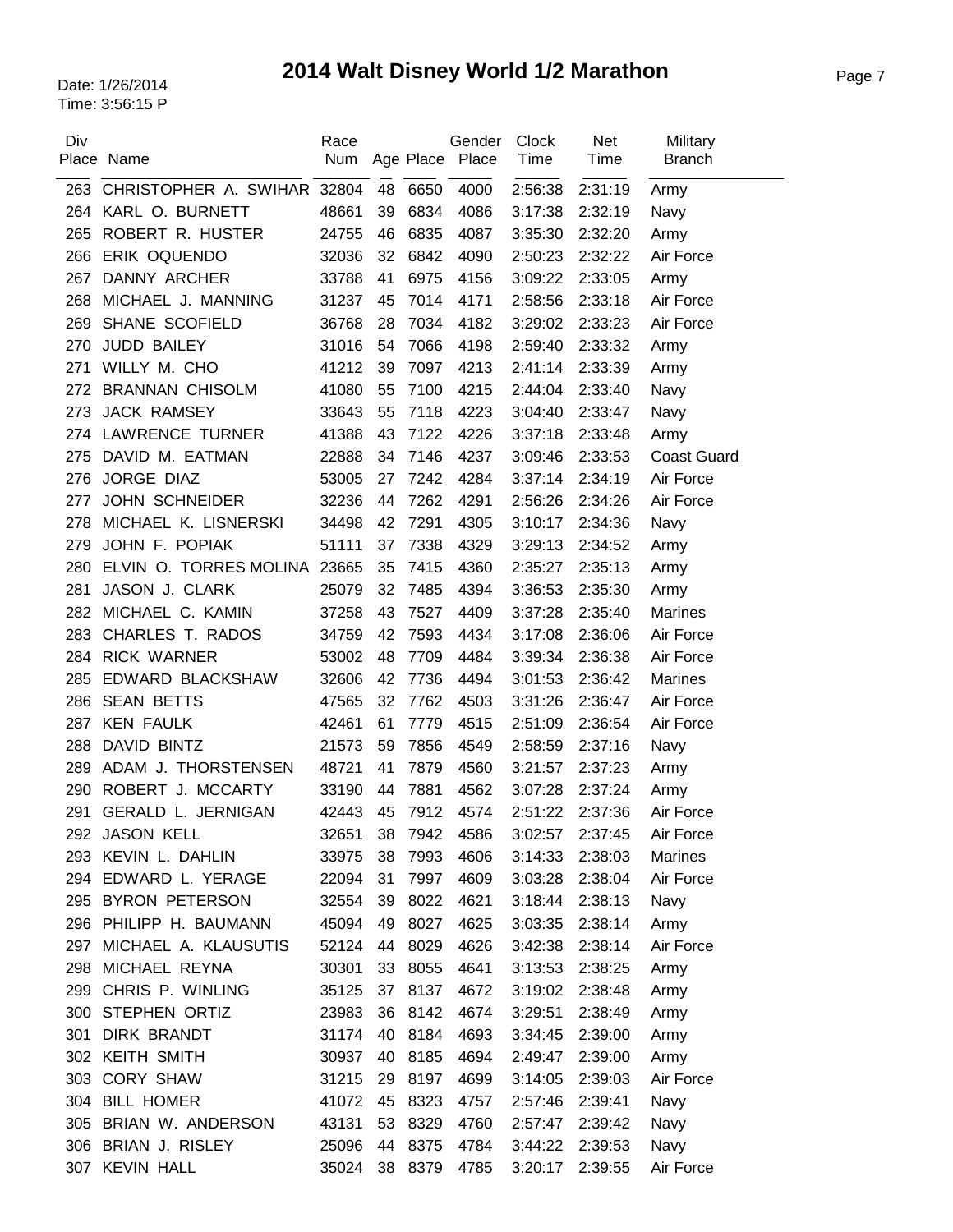# Page 8 Date: 1/26/2014 **2014 Walt Disney World 1/2 Marathon**

| Div | Place Name                  | Race<br>Num         |    |      | Gender<br>Age Place Place | Clock<br>Time   | <b>Net</b><br>Time | Military<br><b>Branch</b> |
|-----|-----------------------------|---------------------|----|------|---------------------------|-----------------|--------------------|---------------------------|
| 308 | MICHAEL PROPHETER           | 47077               | 30 | 8404 | 4800                      | 2:58:25         | 2:40:02            | Marines                   |
| 309 | SAMUEL ALEMAN               | 25103               | 43 | 8405 | 4801                      | 2:42:19         | 2:40:03            | Army                      |
| 310 | DAVE WERNER                 | 32830               | 43 | 8408 | 4803                      | 3:07:00         | 2:40:04            | Navy                      |
| 311 | <b>MARK HANSEN</b>          | 34587               | 61 | 8427 | 4817                      | 3:19:51         | 2:40:08            | Navy                      |
| 312 | RICARDO A. ROSA             | 36812               | 27 | 8475 | 4837                      | 3:35:06         | 2:40:23            | Army                      |
| 313 | JOSHUA Q. LYONS             | 21463               | 31 | 8480 | 4839                      | 3:01:28         | 2:40:26            | Air Force                 |
| 314 | <b>DONALD WEEKS</b>         | 52310               | 29 | 8517 | 4854                      | 3:42:49         | 2:40:35            | Army                      |
| 315 | EMANUEL A. ROSA CORTE 32736 |                     | 24 | 8521 | 4857                      | 3:35:18         | 2:40:36            | Army                      |
| 316 | <b>BRUCE CUCCIA</b>         | 51142               | 62 | 8595 | 4888                      | 3:37:02         | 2:40:56            | Army                      |
| 317 | JON M. DOSSETT              | 41688               | 52 | 8733 | 4951                      | 2:52:22         | 2:41:37            | Air Force                 |
| 318 | PAUL APICHATSKOL            | 32909               | 28 | 8763 | 4967                      | 3:07:17         | 2:41:44            | <b>Marines</b>            |
| 319 | <b>SEAN SALENE</b>          | 51894               | 44 | 8828 | 4993                      | 3:46:06         | 2:41:58            | <b>Marines</b>            |
| 320 | DAVID G. WENNERSTROM        | 24785               | 33 | 8978 | 5067                      | 3:23:32         | 2:42:42            | Air Force                 |
| 321 | EDDIE BOSQUEZ               | 42778               | 31 | 8985 | 5072                      | 3:45:48         | 2:42:43            | Air Force                 |
| 322 | <b>SCOTT WEBER</b>          | 32142               | 41 | 9069 | 5101                      | 3:04:17         | 2:43:07            | Navy                      |
| 323 | <b>HAREL KODESH</b>         | 32669               | 55 | 9149 | 5133                      | 3:09:15         | 2:43:30            | Army                      |
| 324 | <b>CRAIG HENDERSON</b>      | 22972               | 32 | 9190 | 5151                      | 3:46:16         | 2:43:41            | Navy                      |
| 325 | <b>BRENT HICKMAN</b>        | 35433               | 42 | 9209 | 5162                      | 3:28:14         | 2:43:45            | Army                      |
| 326 | MIKE HATESOHL               | 24165               | 26 | 9217 | 5164                      | 3:38:19         | 2:43:47            | Air Force                 |
| 327 | <b>EVERETT LAYMAN</b>       | 46883               | 33 | 9221 | 5168                      | 3:18:05         | 2:43:49            | Army                      |
| 328 | <b>EDWARD CONNOR</b>        | 33339               | 33 | 9228 | 5170                      | 3:14:17         | 2:43:51            | <b>Marines</b>            |
| 329 | <b>JUSTIN BAILEY</b>        | 31854               | 38 | 9352 | 5215                      | 2:52:21         | 2:44:29            | Air Force                 |
| 330 | <b>HECTOR SALAS</b>         | 21318               | 39 | 9419 | 5238                      | 3:46:57         | 2:44:52            | Air Force                 |
| 331 | <b>SCOT ALBRECHT</b>        | 32473               | 40 | 9452 | 5250                      | 3:20:09         | 2:44:58            | <b>Coast Guard</b>        |
| 332 | JON M. FINLEY               | 24420               | 26 | 9502 | 5273                      | 3:46:33         | 2:45:15            | Navy                      |
| 333 | <b>MARTIN MITCHELL</b>      | 32827               | 45 | 9540 | 5288                      | 3:10:43         | 2:45:22            | Air Force                 |
| 334 | WALTER N. BROADHURST 22345  |                     | 25 | 9576 | 5303                      | 3:15:51         | 2:45:31            | <b>Marines</b>            |
| 335 | EMORY R. HELTON             | 23218               | 61 | 9594 | 5312                      | 3:40:32         | 2:45:35            | Army                      |
| 336 | DAVID G. RUNELS             | 33893               | 34 | 9667 | 5346                      | 3:21:08         | 2:45:54            | Air Force                 |
|     | 337 WILBERT PEAY            | 22952               | 54 | 9668 | 5347                      | 3:25:21         | 2:45:54            | Navy                      |
|     | 338 KATIE MACK              | 52033               | 31 | 9722 | 5370                      | 3:49:55         | 2:46:13            | Air Force                 |
|     | 339 ROB MACK                | 52032               | 31 | 9724 | 5372                      | 3:49:55         | 2:46:13            | Air Force                 |
|     | 340 JUSTIN S. WEST          | 37030               | 23 | 9738 | 5380                      | 3:41:08         | 2:46:20            | Air Force                 |
|     | 341 CARLO L. NARVASA        | 33225               | 31 | 9740 | 5381                      | 3:41:08 2:46:21 |                    | Air Force                 |
|     | 342 DAVID F. ALDRICH        | 52715               | 40 | 9741 | 5382                      | 3:50:42         | 2:46:23            | Air Force                 |
|     | 343 FRANK R. BONILLA        | 23208               | 49 | 9746 | 5386                      | 3:27:04         | 2:46:25            | Navy                      |
|     | 344 BRET A. PETERMAN        | 31161               | 42 | 9818 | 5419                      | 3:00:14         | 2:46:46            | Air Force                 |
|     | 345 DEAN KETERI             | 30908               | 44 | 9860 | 5433                      | 3:21:23         | 2:46:56            | Navy                      |
|     | 346 BRIAN KORNEGAY          | 20291               | 37 | 9896 | 5446                      | 3:27:57         | 2:47:04            | Navy                      |
|     | 347 DEXTER R. HANDY         | 35156               | 55 | 9953 | 5467                      | 3:28:32         | 2:47:17            | Air Force                 |
|     | 348 KEN LEMPKA              | 22532               | 65 | 9975 | 5474                      | 3:23:26         | 2:47:22            | Air Force                 |
|     | 349 PATRICK O'CONNOR        | 32445               |    |      | 27 1E+04 5490             | 3:13:49         | 2:47:30            | Air Force                 |
|     | 350 DAVE WARD               | 35139               |    |      | 60 1E+04 5497             | 3:28:04         | 2:47:32            | Navy                      |
|     | 351 RICH WOLFE              | 33258 44 1E+04 5543 |    |      |                           | 3:27:44         | 2:47:55            | <b>Marines</b>            |
|     | 352 ROBERT JR. J. MAHER     | 34933               |    |      | 51 1E+04 5554             | 3:28:46         | 2:48:02            | Air Force                 |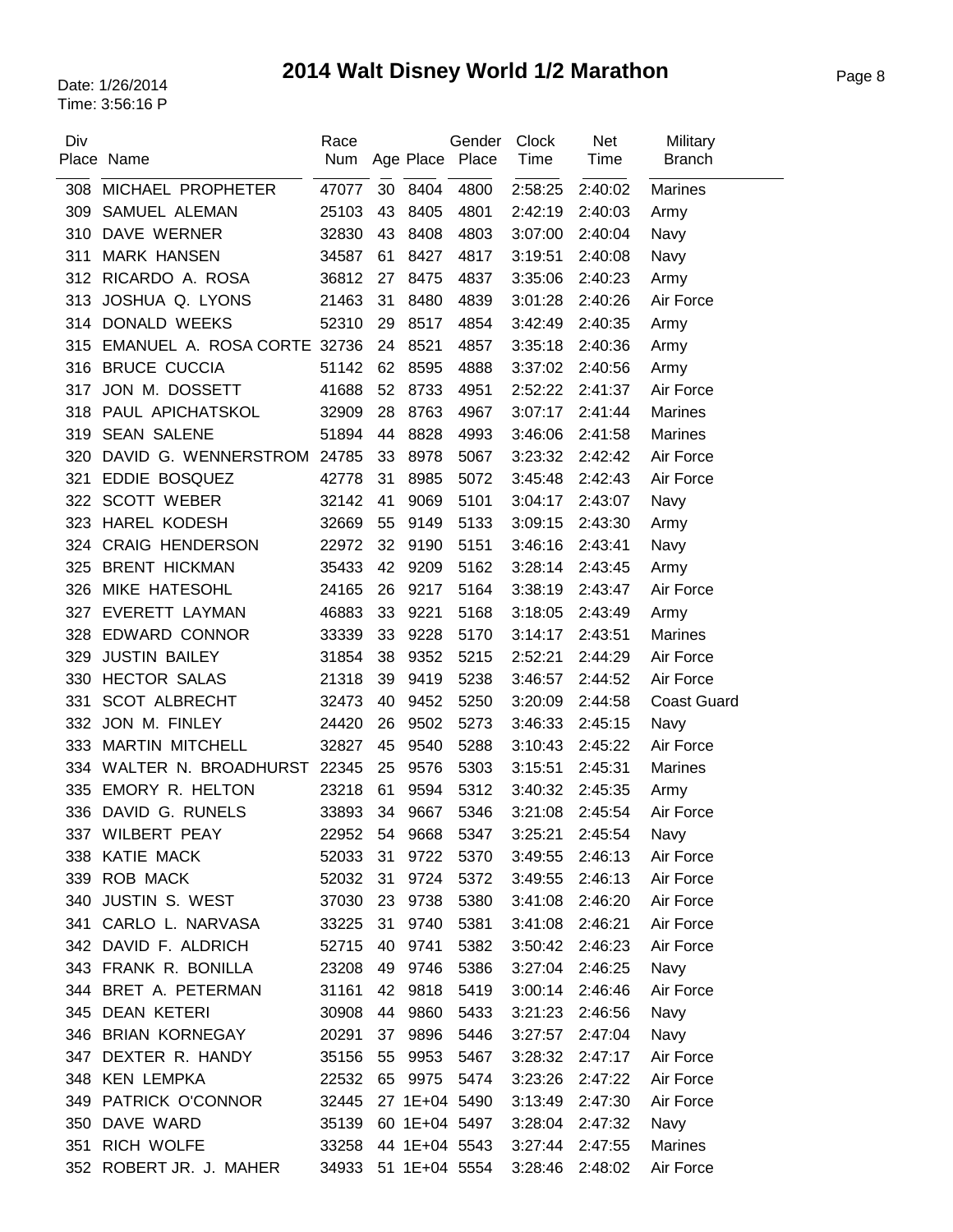### Page 9 Date: 1/26/2014 **2014 Walt Disney World 1/2 Marathon**

| Div | Place Name                | Race<br>Num |    | Age Place     | Gender<br>Place | Clock<br>Time | <b>Net</b><br>Time | Military<br><b>Branch</b> |
|-----|---------------------------|-------------|----|---------------|-----------------|---------------|--------------------|---------------------------|
| 353 | <b>JACK ANDERSON</b>      | 22422       |    | 28 1E+04 5573 |                 | 3:19:11       | 2:48:09            | Air Force                 |
| 354 | LAWRENCE E. MICCOLIS      | 22527       |    | 51 1E+04 5587 |                 | 3:29:43       | 2:48:21            | <b>Marines</b>            |
| 355 | <b>RICK MONAGHAN</b>      | 33251       |    | 55 1E+04 5604 |                 | 3:18:55       | 2:48:34            | Army                      |
| 356 | JACOB M. PFANNENSTIEL     | 30848       |    | 25 1E+04 5621 |                 | 3:21:26       | 2:48:48            | Air Force                 |
| 357 | <b>STEPHEN HOLLAND</b>    | 33553       |    | 40 1E+04 5636 |                 | 3:19:47       | 2:48:54            | <b>Marines</b>            |
| 358 | MICHAEL T. HARVEY         | 23322       |    | 54 1E+04 5651 |                 | 3:29:34       | 2:49:03            | Air Force                 |
| 359 | <b>JASON COLLINS</b>      | 32727       |    | 38 1E+04 5653 |                 | 3:15:29       | 2:49:06            | Air Force                 |
| 360 | <b>SEAN LEHMAN</b>        | 22675       |    | 33 1E+04 5666 |                 | 3:25:48       | 2:49:18            | Army                      |
| 361 | <b>JUSTIN WIRLEY</b>      | 20760       |    | 28 1E+04 5722 |                 | 3:20:33       | 2:49:52            | Air Force                 |
| 362 | JAC COIL                  | 34027       |    | 38 1E+04 5729 |                 | 3:24:11       | 2:49:59            | Air Force                 |
| 363 | CHRISTIAN VON WUPPERF     | 34633       |    | 49 1E+04 5760 |                 | 3:31:14       | 2:50:14            | Army                      |
| 364 | MICHAEL P. RODRIGUEZ      | 35724       |    | 35 1E+04 5783 |                 | 3:36:15       | 2:50:27            | Army                      |
| 365 | <b>ANDREW GRIMES</b>      | 35121       |    | 24 1E+04 5790 |                 | 3:29:53       | 2:50:33            | Navy                      |
| 366 | RICHARD BASKERVILLE       | 34996       |    | 38 1E+04 5808 |                 | 3:30:56       | 2:50:44            | Navy                      |
| 367 | <b>WILLIAM STOLTZ</b>     | 31015       |    | 28 1E+04 5815 |                 | 3:15:58       | 2:50:48            | Air Force                 |
| 368 | DAVID BELL                | 20920       |    | 40 1E+04 5838 |                 | 3:16:23       | 2:51:06            | <b>Marines</b>            |
| 369 | <b>GREG E. COLLINS</b>    | 23250       |    | 37 1E+04 5844 |                 | 3:32:13       | 2:51:10            | Navy                      |
| 370 | <b>WILLIAM R. STOLLER</b> | 35348       |    | 56 1E+04 5847 |                 | 3:37:25       | 2:51:12            | Navy                      |
| 371 | MICHAEL CALCAGNI          | 48553       |    | 31 1E+04 5852 |                 | 3:37:02       | 2:51:22            | Army                      |
| 372 | <b>STEVE MARDIS</b>       | 37296       |    | 46 1E+04 5860 |                 | 3:53:17       | 2:51:26            | Army                      |
| 373 | ANDREW CLARK              | 51496       |    | 38 1E+04 5881 |                 | 3:52:59       | 2:51:38            | Army                      |
| 374 | <b>SAMUEL CRISLIP</b>     | 33232       |    | 34 1E+04 5885 |                 | 3:54:17       | 2:51:40            | Army                      |
| 375 | RODNEY LAMBERSON          | 33351       |    | 41 1E+04 5906 |                 | 3:32:27       | 2:51:55            | Army                      |
| 376 | <b>JEREMIAH CARLSON</b>   | 24550       | 31 | 1E+04 5927    |                 | 3:46:59       | 2:52:13            | Air Force                 |
| 377 | <b>BEAUX HALL</b>         | 22623       |    | 44 1E+04 5941 |                 | 3:26:45       | 2:52:25            | Army                      |
| 378 | MAX CLARK                 | 33864       |    | 37 1E+04 5968 |                 | 3:28:38       | 2:52:45            | Navy                      |
| 379 | <b>SONNY LORRIUS</b>      | 44011       |    | 34 1E+04 6022 |                 | 3:14:44       | 2:53:26            | Navy                      |
| 380 | JASON A. PATACSIL         | 35022       |    | 39 1E+04 6054 |                 | 3:33:44       | 2:53:50            | Navy                      |
| 381 | JEFF CLARKSON             | 31709       |    | 29 1E+04 6076 |                 | 3:11:56       | 2:54:14            | Army                      |
|     | 382 ADRIAN MARTINEZ       | 22080       |    | 28 1E+04 6082 |                 | 3:20:36       | 2:54:19            | <b>Marines</b>            |
|     | 383 ERIC MUSIAL           | 34141       |    | 41 1E+04 6108 |                 | 3:29:19       | 2:54:39            | Navy                      |
|     | 384 JOHN C. BAILEY        | 36638       |    | 70 1E+04 6150 |                 | 3:02:58       | 2:55:07            | Army                      |
|     | 385 NATHAN AVERETT        | 49175       |    | 34 1E+04 6166 |                 | 3:45:15       | 2:55:23            | Army                      |
|     | 386 JOHN C. CARTER        | 35635       |    | 47 1E+04 6199 |                 | 3:41:51       | 2:55:51            | Navy                      |
| 387 | <b>BRIAN VANHORN</b>      | 34308       |    | 39 1E+04 6201 |                 | 3:30:54       | 2:55:55            | Air Force                 |
|     | 388 JUSTIN D. SMELKER     | 23510       |    | 30 1E+04 6212 |                 | 3:50:48       | 2:56:06            | Air Force                 |
|     | 389 CHARLES PIFER         | 32343       |    | 58 1E+04 6225 |                 | 3:17:40       | 2:56:16            | Navy                      |
|     | 390 THOMAS WALL           | 21105       |    | 47 1E+04 6269 |                 | 3:38:25       | 2:56:45            | Navy                      |
|     | 391 CRAIG W. PHELPS       | 24784       |    | 56 1E+04 6288 |                 | 4:01:12       | 2:56:58            | Air Force                 |
|     | 392 HOWARD L. ANDERSON    | 44506       |    | 59 1E+04 6290 |                 | 3:22:17       | 2:56:58            | Air Force                 |
|     | 393 PATRICK B. POLK       | 35425       |    | 52 1E+04 6294 |                 | 3:43:11       | 2:57:01            | Army                      |
|     | 394 JEFFREY A. BAKER      | 32454       |    | 38 1E+04 6297 |                 | 2:59:23       | 2:57:02            | Air Force                 |
|     | 395 ROLAND R. BLAIS       | 34167       |    | 47 1E+04 6308 |                 | 3:36:59       | 2:57:07            | Air Force                 |
|     | 396 KEVIN D. CYRULINSKI   | 36653       |    | 32 1E+04 6313 |                 | 3:51:34       | 2:57:10            | Air Force                 |
|     | 397 ERIK ROMANOV          | 31949       |    | 48 1E+04 6334 |                 | 3:15:46       | 2:57:25            | Air Force                 |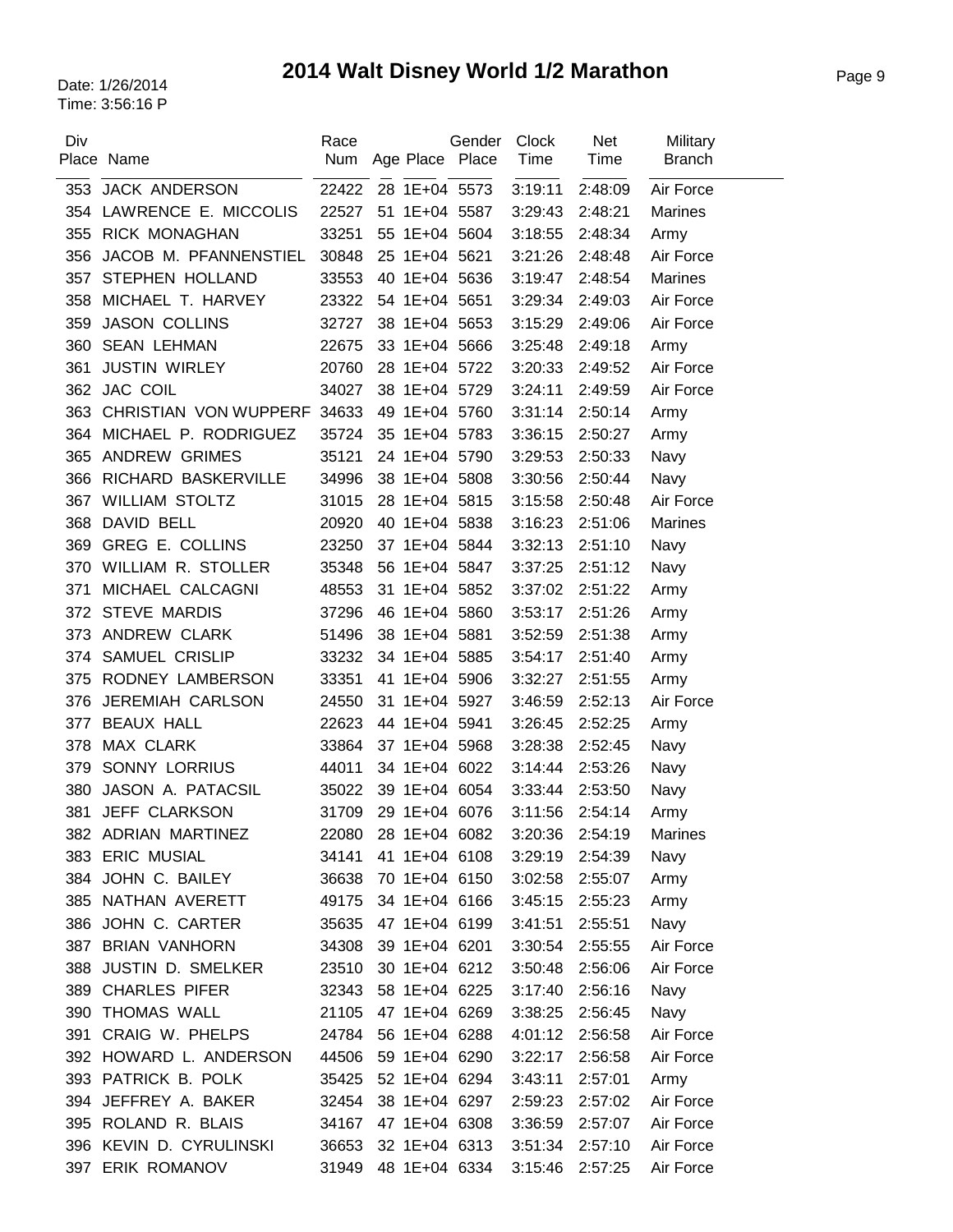# Page 10 Date: 1/26/2014 **2014 Walt Disney World 1/2 Marathon**

| Div | Place Name               | Race<br>Num |    | Age Place     | Gender<br>Place | <b>Clock</b><br>Time | <b>Net</b><br>Time | Military<br><b>Branch</b> |
|-----|--------------------------|-------------|----|---------------|-----------------|----------------------|--------------------|---------------------------|
| 398 | DANIEL A. COLEMAN        | 21870       |    | 24 1E+04 6361 |                 | 3:23:18              | 2:57:52            | <b>Coast Guard</b>        |
| 399 | <b>CHRIS RICE</b>        | 37118       |    | 54 1E+04 6372 |                 | 4:02:37              | 2:58:02            | <b>Marines</b>            |
| 400 | JOSEPH W. PIOTROWSKI     | 44568       |    | 43 1E+04 6389 |                 | 3:59:52              | 2:58:17            | Army                      |
| 401 | <b>JONATHAN COUCH</b>    | 43766       |    | 40 1E+04 6402 |                 | 3:20:04              | 2:58:23            | Air Force                 |
|     | 402 LOVELL DAVIS         | 24493       |    | 29 1E+04 6408 |                 | 3:54:42              | 2:58:25            | Air Force                 |
| 403 | JACOB CHAMP              | 36754       |    | 33 1E+04 6413 |                 | 3:52:41              | 2:58:28            | Navy                      |
| 404 | DAVID M. BLAIS           | 33767       |    | 45 1E+04 6414 |                 | 3:33:53              | 2:58:29            | Air Force                 |
| 405 | <b>JASON EWING</b>       | 33600       |    | 42 1E+04 6429 |                 | 3:34:20              | 2:58:41            | Army                      |
| 406 | MICHAEL BODDY            | 33188       |    | 50 1E+04 6434 |                 | 3:32:55              | 2:58:44            | Army                      |
| 407 | PATRICK B. BAUER         | 50060       |    | 56 1E+04 6472 |                 | 3:53:24              | 2:59:14            | Air Force                 |
| 408 | SID BUSCH                | 34518       |    | 67 1E+04 6478 |                 | 3:13:14              | 2:59:17            | Navy                      |
| 409 | BRADY L. ARMISTEAD       | 46186       |    | 42 1E+04 6492 |                 | 3:44:23              | 2:59:24            | Air Force                 |
| 410 | LAWRENCE L. SULLIVAN     | 23506       |    | 42 1E+04 6500 |                 | 3:44:22              | 2:59:29            | Navy                      |
| 411 | MATTHEW A. GERDES        | 35012       |    | 35 1E+04 6509 |                 | 3:41:10              | 2:59:32            | Air Force                 |
| 412 | <b>JOHN WALLACE</b>      | 34673       |    | 41 1E+04 6513 |                 | 3:40:35              | 2:59:34            | Navy                      |
| 413 | <b>ISSAC N. GONZALES</b> | 36242       |    | 40 1E+04 6529 |                 | 3:49:14              | 2:59:43            | Air Force                 |
| 414 | THEODORE M. WELLS        | 35640       |    | 33 1E+04 6530 |                 | 3:44:40              | 2:59:45            | <b>Marines</b>            |
| 415 | MARIO O. ANORGA          | 45803       |    | 69 1E+04 6550 |                 | 3:30:16              | 2:59:55            | Army                      |
| 416 | WILLIAM VANDERVELDEN     | 49054       |    | 40 1E+04 6567 |                 | 3:49:47              | 3:00:19            | Navy                      |
| 417 | <b>MARK GRANDONICO</b>   | 33359       |    | 54 1E+04 6576 |                 | 3:36:20              | 3:00:25            | <b>Coast Guard</b>        |
| 418 | MICHAEL KLEMKOSKY        | 31876       |    | 44 1E+04 6599 |                 | 3:55:07              | 3:00:44            | Army                      |
| 419 | <b>JARED TOLBERT</b>     | 34112       |    | 32 1E+04 6610 |                 | 3:35:41              | 3:00:49            | Navy                      |
| 420 | JEFFREY R. DAY           | 24311       |    | 25 1E+04      | 6620            | 3:51:54              | 3:01:01            | Air Force                 |
| 421 | BRENDAN M. SLATTERY      | 24566       |    | 40 1E+04      | 6626            | 3:55:20              | 3:01:03            | <b>Marines</b>            |
| 422 | MICHAEL S. BUSBY         | 36154       |    | 51 1E+04 6631 |                 | 3:50:40              | 3:01:06            | Air Force                 |
| 423 | BRIAN W. DANNER          | 24863       | 41 | 1E+04 6642    |                 | 4:02:37              | 3:01:11            | Navy                      |
| 424 | ALEX BARRON              | 43777       |    | 27 1E+04 6644 |                 | 3:23:27              | 3:01:12            | Army                      |
| 425 | <b>ELIAS AYALA</b>       | 41723       |    | 35 1E+04      | 6646            | 3:11:40              | 3:01:17            | Air Force                 |
|     | 426 WILLIAM G. REESE III | 36283       |    | 55 1E+04 6654 |                 | 3:50:46              | 3:01:28            | Air Force                 |
| 427 | RICHMOND D. WARD         | 50790       |    | 33 1E+04 6657 |                 | 3:57:38              | 3:01:34            | Army                      |
|     | 428 SCOTT HAWKS          | 31359       |    | 39 1E+04 6686 |                 | 3:46:46              | 3:02:00            | Army                      |
|     | 429 NOEL PAGAN           | 47288       |    | 29 1E+04 6690 |                 | 3:52:43              | 3:02:02            | Army                      |
|     | 430 CEDRIC KING          | 53139       |    | 36 1E+04 6709 |                 | 4:05:57              | 3:02:16            | Army                      |
| 431 | TONY K. REINHARD         | 33215       |    | 29 1E+04 6775 |                 | 3:44:07              | 3:02:59            | Army                      |
|     | 432 CHRISTOPHER FINKLEA  | 34245       |    | 47 1E+04 6776 |                 | 3:39:17              | 3:02:59            | Navy                      |
|     | 433 AARON PULCIFER       | 24287       |    | 35 1E+04 6784 |                 | 3:57:16              | 3:03:04            | Air Force                 |
|     | 434 JON JAILLITE         | 35513       |    | 43 1E+04 6787 |                 | 3:47:27              | 3:03:08            | Air Force                 |
|     | 435 MIKE S. CARDWELL     | 35670       |    | 49 1E+04 6851 |                 | 3:58:41              | 3:03:51            | Army                      |
|     | 436 JIM BELL             | 34164       |    | 65 1E+04 6853 |                 | 3:54:36              | 3:03:51            | Navy                      |
| 437 | <b>CHAD WILLIAMS</b>     | 32856       |    | 33 1E+04 6878 |                 | 3:59:36              | 3:04:12            | <b>Marines</b>            |
|     | 438 KEN BECK             | 34803       |    | 41 1E+04 6896 |                 | 4:00:04              | 3:04:19            | Air Force                 |
| 439 | RUSSELL E. STRINGER      | 47904       |    | 49 1E+04 6926 |                 | 3:49:46              | 3:04:44            | Army                      |
| 440 | MICHAEL MOLLOY           | 24391       |    | 31 1E+04 6946 |                 | 4:00:29              | 3:05:11            | Air Force                 |
| 441 | JASON R. RAYMOND         | 36361       |    | 39 1E+04 6970 |                 | 4:01:08              | 3:05:43            | Marines                   |
| 442 | JOHNNY M. RODGERS        | 32341       |    | 41 1E+04 6971 |                 | 3:40:52              | 3:05:44            | Army                      |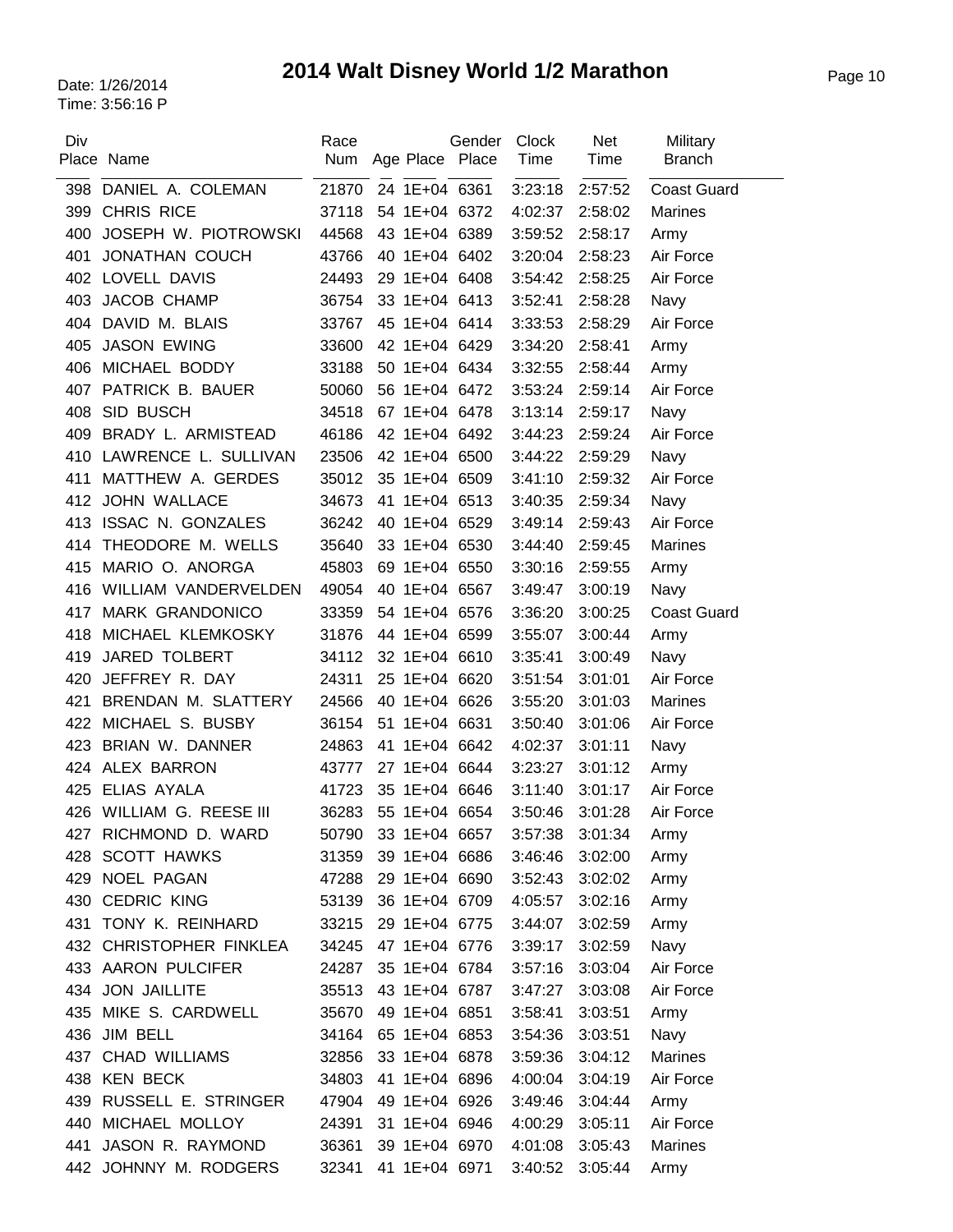# Page 11 Date: 1/26/2014 **2014 Walt Disney World 1/2 Marathon**

| Div | Place Name                | Race<br>Num | Age Place Place | Gender | Clock<br>Time | Net<br>Time | Military<br><b>Branch</b> |
|-----|---------------------------|-------------|-----------------|--------|---------------|-------------|---------------------------|
| 443 | <b>HUGH MCLEOD</b>        | 45703       | 67 1E+04 7014   |        | 3:37:33       | 3:06:23     | Army                      |
| 444 | STEVEN S. KLEMENT         | 36324       | 50 1E+04 7031   |        | 3:56:38       | 3:06:38     | Army                      |
| 445 | JEFFREY NAVARRE           | 35947       | 55 1E+04 7079   |        | 3:57:39       | 3:07:05     | Navy                      |
| 446 | ALEX C. VAN ZANT          | 42152       | 36 1E+04 7090   |        | 3:21:25       | 3:07:15     | Air Force                 |
| 447 | ROBERT M. MOORE           | 22276       | 45 1E+04 7092   |        | 3:38:32       | 3:07:15     | Army                      |
| 448 | <b>JUDD SPITZER</b>       | 49223       | 44 1E+04 7102   |        | 3:58:18       | 3:07:25     | Navy                      |
| 449 | LOU ROYER                 | 35584       | 41 1E+04 7110   |        | 3:53:23       | 3:07:33     | <b>Marines</b>            |
| 450 | RUBEN I. TORRES JR.       | 36527       | 41 1E+04 7120   |        | 4:11:54       | 3:07:49     | <b>Marines</b>            |
| 451 | <b>JAMES SULLIVAN</b>     | 21460       | 39 1E+04 7136   |        | 3:34:33       | 3:08:06     | Army                      |
| 452 | RYAN HERTER               | 23272       | 30 1E+04 7138   |        | 3:47:18       | 3:08:07     | Air Force                 |
| 453 | MICHAEL EINHORN           | 48651       | 67 1E+04 7142   |        | 3:57:28       | 3:08:08     | <b>Marines</b>            |
| 454 | RUSSELL HARTLEY           | 22610       | 29 1E+04 7147   |        | 3:44:01       | 3:08:14     | Army                      |
| 455 | <b>KASEY BREHME</b>       | 33626       | 34 1E+04 7157   |        | 3:39:21       | 3:08:18     | Navy                      |
| 456 | PAUL H. LECLAIR           | 49061       | 70 1E+04 7165   |        | 3:57:42       | 3:08:24     | <b>Marines</b>            |
| 457 | <b>JOHN HARRINGTON</b>    | 21539       | 42 1E+04 7187   |        | 3:39:16       | 3:08:48     | Air Force                 |
| 458 | RICHARD J. SCHMIDT        | 23486       | 52 1E+04 7200   |        | 3:54:09       | 3:08:57     | Navy                      |
| 459 | SAMUEL A. MAROON          | 34622       | 48 1E+04 7201   |        | 3:49:02       | 3:08:58     | Navy                      |
| 460 | NATHANIEL SELAVKA         | 45052       | 30 1E+04 7202   |        | 4:11:59       | 3:08:59     | <b>Coast Guard</b>        |
| 461 | <b>CHRISTOPHER MARTIN</b> | 24831       | 43 1E+04 7251   |        | 4:14:48       | 3:10:03     | Army                      |
| 462 | <b>EDGAR MARTINEZ</b>     | 45910       | 58 1E+04 7290   |        | 3:41:56       | 3:10:39     | Army                      |
| 463 | HONDA TAKAYUKI            | 33405       | 34 1E+04 7303   |        | 3:41:03       | 3:10:56     | Air Force                 |
| 464 | MARK D. RICKEL            | 37081       | 41 1E+04 7366   |        | 4:02:34       | 3:11:53     | Army                      |
| 465 | THOMAS P. MANGAN          | 31059       | 47 2E+04 7437   |        | 3:23:31       | 3:13:03     | <b>Marines</b>            |
| 466 | ROBERT SAVAGE JR          | 51965       | 50 2E+04 7441   |        | 4:14:29       | 3:13:05     | Army                      |
| 467 | RONALD BLAHNIK            | 36591       | 54 2E+04 7471   |        | 4:09:16       | 3:13:37     | Army                      |
| 468 | THOMAS A. BUSSIERE        | 21410       | 50 2E+04 7501   |        | 3:32:26       | 3:14:04     | Navy                      |
| 469 | <b>JEREMY SMITH</b>       | 34017       | 38 2E+04 7506   |        | 4:18:04       | 3:14:07     | Navy                      |
| 470 | <b>STEVE WATKINS</b>      | 47954       | 51 2E+04 7517   |        | 3:58:45       | 3:14:15     | Army                      |
| 471 | GARY D. HARTMANN          | 34970       | 51 2E+04 7525   |        | 4:10:01       | 3:14:22     | Army                      |
|     | 472 JOHN C. HUHN          | 34321       | 45 2E+04 7537   |        | 4:19:04       | 3:14:31     | Air Force                 |
|     | 473 BRIAN M. LAFOUNTAIN   | 37043       | 38 2E+04 7572   |        | 4:16:35       | 3:15:01     | Air Force                 |
|     | 474 ERIC LEIDE            | 31479       | 35 2E+04 7592   |        | 3:47:09       | 3:15:23     | Navy                      |
|     | 475 DESHAWN KITTRELL      | 53142       | 20 2E+04 7596   |        | 3:15:31       | 3:15:28     | Army                      |
|     | 476 AARON HAMBLIN         | 36616       | 34 2E+04 7644   |        | 4:10:22       | 3:16:13     | Navy                      |
|     | 477 PAO TOLENTINO         | 31698       | 27 2E+04 7684   |        | 4:21:10       | 3:16:48     | Air Force                 |
|     | 478 DANIEL B. WIDDIS      | 33566       | 46 2E+04 7687   |        | 3:49:34       | 3:16:49     | Navy                      |
|     | 479 MARK GRIFFIN          | 44274       | 26 2E+04 7688   |        | 4:21:11       | 3:16:49     | Air Force                 |
|     | 480 NOAH FIRTH            | 31204       | 28 2E+04 7689   |        | 4:21:11       | 3:16:50     | Air Force                 |
| 481 | <b>BRANDON HUGHES</b>     | 33261       | 32 2E+04 7724   |        | 4:19:38       | 3:17:28     | Air Force                 |
|     | 482 JOSE L. CEBRIAN       | 24350       | 21 2E+04 7749   |        | 4:11:56       | 3:17:50     | <b>Marines</b>            |
|     | 483 JOHN A. CALDWELL      | 25102       | 25 2E+04 7802   |        | 4:21:53       | 3:18:37     | Army                      |
|     | 484 RYAN J. CLEARY        | 32998       | 30 2E+04 7819   |        | 3:44:51       | 3:19:00     | Air Force                 |
|     | 485 STEVEN WEINER         | 20385       | 27 2E+04 7826   |        | 4:23:03       | 3:19:06     | Navy                      |
|     | 486 JOSHUA KRISTENSON     | 36757       | 33 2E+04 7851   |        | 4:15:23       | 3:19:37     | Navy                      |
| 487 | CHRIS V. ABBUHL           | 24225       | 55 2E+04 7855   |        | 4:14:03       | 3:19:40     | Navy                      |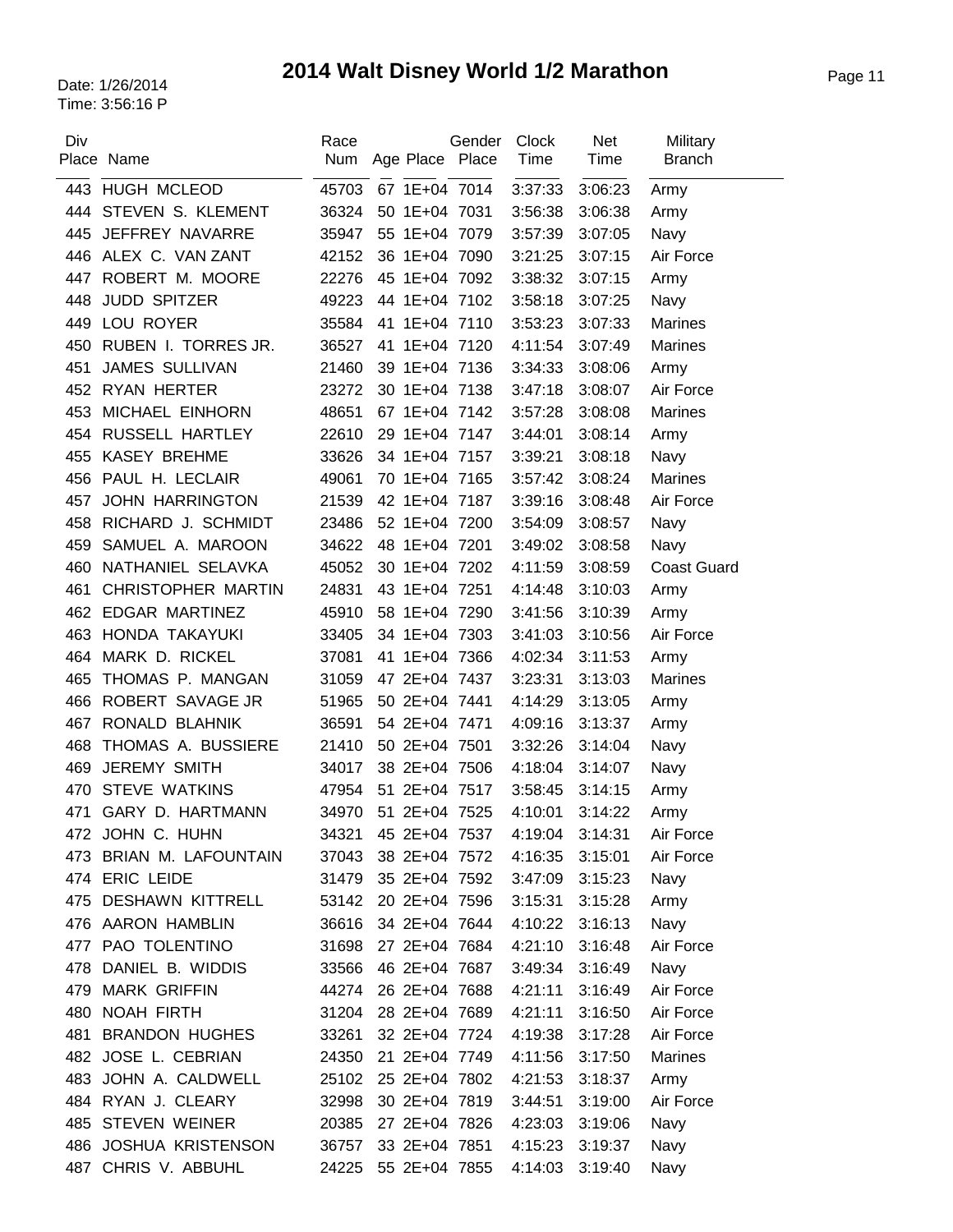## Page 12 Date: 1/26/2014 **2014 Walt Disney World 1/2 Marathon**

| Div | Place Name                | Race<br>Num | Age Place Place | Gender | Clock<br>Time | <b>Net</b><br>Time | Military<br><b>Branch</b> |
|-----|---------------------------|-------------|-----------------|--------|---------------|--------------------|---------------------------|
| 488 | <b>DAVIS LOFTIN</b>       | 36601       | 68 2E+04 7881   |        | 4:15:55       | 3:20:02            | Army                      |
| 489 | <b>JOSHUA MITCHELL</b>    | 36594       | 38 2E+04 7883   |        | 4:15:29       | 3:20:04            | <b>Marines</b>            |
| 490 | JAMES COISMAN             | 36264       | 43 2E+04 7885   |        | 4:09:26       | 3:20:05            | Army                      |
| 491 | <b>THOMAS WEBB</b>        | 23160       | 50 2E+04 7897   |        | 4:01:00       | 3:20:22            | Army                      |
|     | 492 ERIC WILSON           | 46781       | 30 2E+04 7899   |        | 3:54:55       | 3:20:25            | <b>Marines</b>            |
| 493 | MICHAEL L. JACKSON        | 34170       | 46 2E+04 7935   |        | 3:38:26       | 3:21:00            | <b>Marines</b>            |
| 494 | PAUL WEIZER               | 33537       | 44 2E+04 7939   |        | 3:52:22       | 3:21:04            | Army                      |
| 495 | <b>JEFFREY CORREA</b>     | 47067       | 27 2E+04 7981   |        | 4:01:20       | 3:21:48            | Air Force                 |
| 496 | <b>JAMES MULCAHY</b>      | 48048       | 33 2E+04 8022   |        | 4:07:13       | 3:22:39            | Air Force                 |
| 497 | MIKE L. HACKNEY           | 36272       | 40 2E+04 8058   |        | 4:12:28       | 3:23:11            | Marines                   |
| 498 | ROGER L. TEEL             | 34289       | 49 2E+04 8068   |        | 4:25:11       | 3:23:23            | Navy                      |
| 499 | <b>MIKE GRABOWSKI</b>     | 36506       | 63 2E+04 8094   |        | 4:17:59       | 3:23:50            | Army                      |
| 500 | WILLIAM M. FOX            | 45966       | 58 2E+04 8108   |        | 3:56:21       | 3:24:09            | Navy                      |
| 501 | <b>ROGER MASSE</b>        | 47535       | 65 2E+04 8124   |        | 4:03:49       | 3:24:25            | Air Force                 |
| 502 | <b>BRIAN MOHR</b>         | 24314       | 45 2E+04 8155   |        | 4:20:00       | 3:24:52            | Air Force                 |
| 503 | <b>TODD GUNKEL</b>        | 44248       | 44 2E+04 8205   |        | 3:58:24       | 3:25:43            | Navy                      |
|     | 504 SCOTT P. KRANZ        | 41306       | 52 2E+04 8242   |        | 4:27:45       | 3:26:07            | Army                      |
| 505 | <b>GARTH R. PETERSON</b>  | 50286       | 53 2E+04 8245   |        | 4:22:29       | 3:26:12            | Navy                      |
| 506 | MIKE J. FOLEY             | 35597       | 52 2E+04 8290   |        | 4:11:25       | 3:27:12            | <b>Marines</b>            |
| 507 | <b>KEITH GIBEL</b>        | 23236       | 44 2E+04 8292   |        | 4:12:09       | 3:27:16            | Navy                      |
| 508 | <b>DEAN BUNK</b>          | 50666       | 54 2E+04 8303   |        | 4:22:11       | 3:27:26            | <b>Coast Guard</b>        |
| 509 | TIM J. ALBRECHT           | 36695       | 39 2E+04 8323   |        | 4:03:04       | 3:27:57            | Air Force                 |
| 510 | STEVEN-PAUL LAPID         | 24920       | 31 2E+04 8339   |        | 4:31:28       | 3:28:14            | Navy                      |
| 511 | <b>JEREMY HENDRICKSON</b> | 37280       | 35 2E+04 8402   |        | 4:32:12       | 3:30:03            | Navy                      |
|     | 512 CRAIG NEWELL          | 37221       | 40 2E+04 8427   |        | 4:34:01       | 3:30:41            | Navy                      |
| 513 | <b>BRYAN PATCHEN</b>      | 31216       | 40 2E+04 8447   |        | 3:44:55       | 3:31:15            | Air Force                 |
| 514 | <b>GREG KNIGHT</b>        | 52332       | 55 2E+04 8467   |        | 4:34:18       | 3:31:41            | Army                      |
| 515 | HENRY D. LASHER           | 22907       | 43 2E+04 8479   |        | 4:06:29       | 3:31:52            | <b>Coast Guard</b>        |
|     | 516 RAYMOND DEROSSETTE    | 24835       | 33 2E+04 8498   |        | 4:33:54       | 3:32:36            | <b>Marines</b>            |
|     | 517 MILTON R. RHYNARD     | 36314       | 67 2E+04 8502   |        | 4:21:53       | 3:32:44            | Army                      |
| 518 | <b>JAMES WARD</b>         | 23099       | 44 2E+04 8573   |        | 4:18:30       | 3:34:07            | Navy                      |
|     | 519 JOE PEREIRA           | 20808       | 51 2E+04 8599   |        | 4:05:57       | 3:34:52            | <b>Marines</b>            |
|     | 520 ANTHONY TATASCIORE    | 32501       | 39 2E+04 8628   |        | 4:10:39       | 3:35:44            | Navy                      |
|     | 521 ED GIORDANO           | 24796       | 64 2E+04 8664   |        | 4:38:38       | 3:37:03            | Air Force                 |
|     | 522 ANDREW ADAMS          | 35991       | 50 2E+04 8671   |        | 4:26:39       | 3:37:19            | Air Force                 |
|     | 523 RANDALL BARTON        | 34029       | 46 2E+04 8731   |        | 4:13:59       | 3:38:59            | Army                      |
|     | 524 WAYNE WANTZ           | 32550       | 43 2E+04 8756   |        | 4:20:26       | 3:39:55            | Air Force                 |
| 525 | GREGORY O. PRESTON        | 50806       | 50 2E+04 8757   |        | 3:44:28       | 3:39:59            | Army                      |
|     | 526 KEVIN L. PRESTON      | 50805       | 50 2E+04 8759   |        | 3:44:31       | 3:40:01            | Army                      |
| 527 | JOHN W. SPURLOCK          | 36453       | 56 2E+04 8776   |        | 4:11:29       | 3:40:43            | Army                      |
| 528 | <b>MARK CULPEPPER</b>     | 33208       | 48 2E+04 8813   |        | 4:13:53       | 3:42:23            | Air Force                 |
|     | 529 LUIS D. BRIONES       | 36303       | 39 2E+04 8816   |        | 4:31:47       | 3:42:28            | Navy                      |
|     | 530 RICHARD E. COON       | 48423       | 51 2E+04 8836   |        | 4:28:58       | 3:43:39            | Army                      |
| 531 | DAVID STANLEY             | 50667       | 50 2E+04 8864   |        | 4:40:46       | 3:44:37            | <b>Coast Guard</b>        |
| 532 | JOHN F. MURPHY            | 46808       | 54 2E+04 8877   |        | 4:19:32       | 3:45:20            | Navy                      |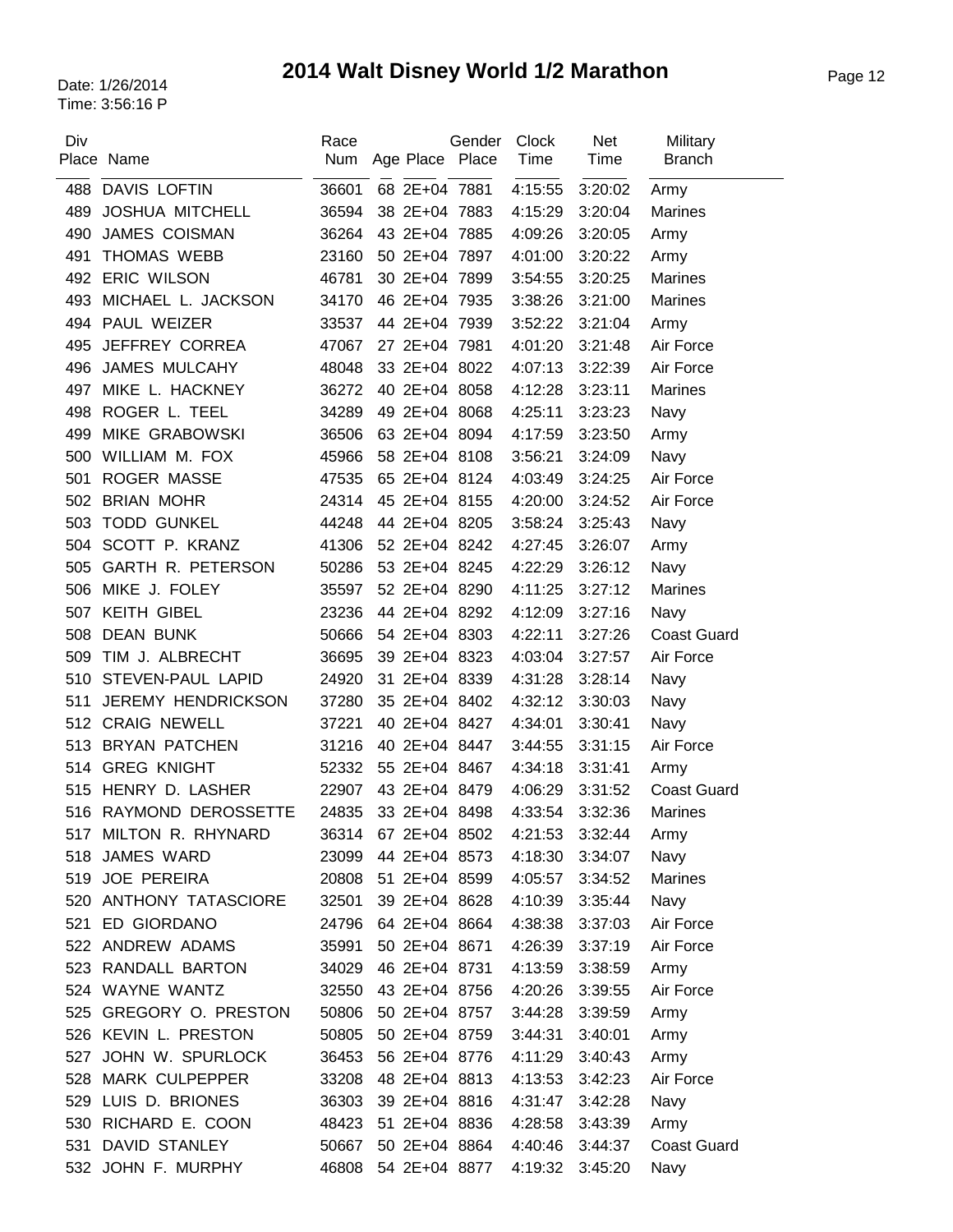# Page 13 Date: 1/26/2014 **2014 Walt Disney World 1/2 Marathon**

| Div | Place Name               | Race                |               | Gender<br>Num Age Place Place Time | <b>Clock</b>    | Net<br>Time | Military<br><b>Branch</b> |
|-----|--------------------------|---------------------|---------------|------------------------------------|-----------------|-------------|---------------------------|
|     | 533 DAVID DEFOLIART      | 45819               | 61 2E+04 8901 |                                    | 4:18:57         | 3:46:32     | Air Force                 |
|     | 534 KENNETH C. ZIMMERMAN | 48144               | 33 2E+04 8903 |                                    | 4:41:27         | 3:46:44     | Air Force                 |
|     | 535 JOSHUA SARAS         | 31557               |               | 31 2E+04 8910                      | 4:05:16         | 3:47:39     | Navy                      |
|     | 536 RICHARD GONZALEZ     | 49595               | 59 2E+04 8923 |                                    | 4:40:20 3:49:15 |             | Army                      |
|     | 537 RICK CONVERSE        | 32286               |               | 48 2E+04 8957                      | 4:22:05         | 3:51:39     | Air Force                 |
|     | 538 DOUGLAS H. BRIGANTI  | 36869               | 58 2E+04 8968 |                                    | 4:28:01         | 3:52:47     | Navy                      |
|     | 539 DENNIS SAWYER        | 48419               | 63 2E+04 8979 |                                    | 4:38:18 3:53:41 |             | Army                      |
|     | 540 MICHAEL R. HARTZELL  | 30323 34 2E+04 8983 |               |                                    | 4:39:11         | 3:54:00     | Army                      |
|     | 541 BOB ZIMMER           | 36863               |               | 55 2E+04 8987                      | 4:48:56         | 3:54:30     | Navy                      |
|     | 542 JEFF B. WARD         | 31020               | 40 2E+04 8991 |                                    | 4:35:35 3:54:40 |             | Air Force                 |
|     | 543 RICHARD M. KANNEY    | 20728               |               | 49 2E+04 9048                      | 4:22:42         | 4:09:28     | Army                      |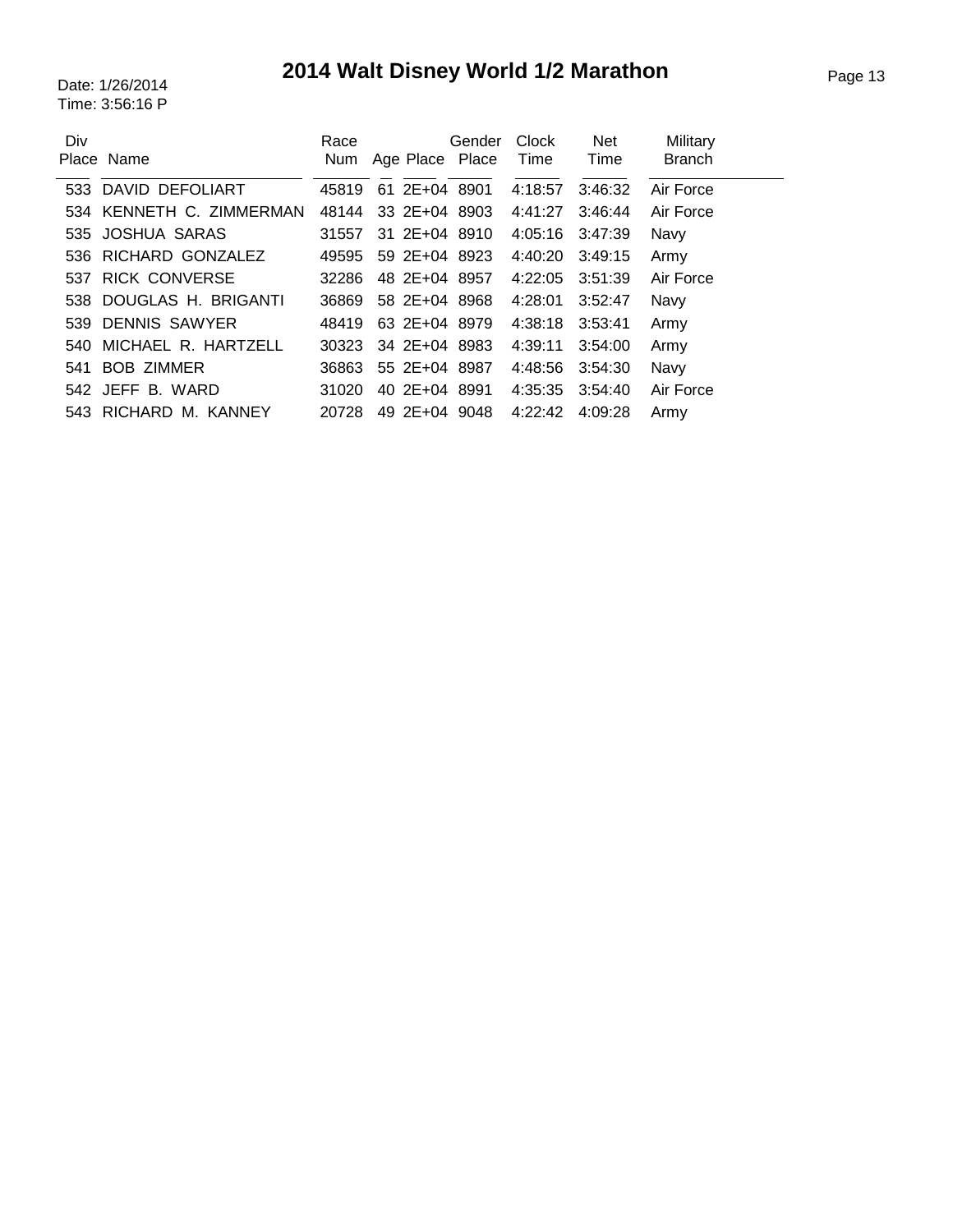### Page 14 Date: 1/26/2014 **2014 Walt Disney World 1/2 Marathon**

| Div                      | Place Name               | Race<br>Num   |    |         | Gender<br>Age Place Place | <b>Clock</b><br>Time | <b>Net</b><br>Time | Military<br><b>Branch</b> |
|--------------------------|--------------------------|---------------|----|---------|---------------------------|----------------------|--------------------|---------------------------|
|                          | <b>WOMEN -- MILITARY</b> |               |    |         |                           |                      |                    |                           |
|                          |                          |               |    |         |                           |                      |                    |                           |
| 1                        | AMY OSTROFE              | 20177         | 27 | 176     | 23                        | 1:37:33              | 1:35:27            | Navy                      |
| $\overline{2}$           | <b>JESSICA ANDERSON</b>  | 30277         | 24 | 240     | 35                        | 1:43:01              | 1:38:35            | <b>Coast Guard</b>        |
| 3                        | DENISE M. MULL           | 23412         | 42 | 956     | 195                       | 2:09:59              | 1:52:40            | <b>Marines</b>            |
| $\overline{\mathcal{A}}$ | AUDREY POOL              | 40954         | 34 | 998     | 212                       | 1:57:52              | 1:53:18            | 1:58.06"                  |
| 5                        | ANGELA DIEBAL            | 20471         | 37 | 1141    | 245                       | 2:02:26              | 1:54:42            | Army                      |
| 6                        | <b>JACKIE GREEN</b>      | 30322         | 28 | 1244    | 274                       | 2:00:13              | 1:55:44            | Navy                      |
| $\overline{7}$           | <b>SARA CHILCUTT</b>     | 37065         | 31 | 1268    | 283                       | 2:57:40              | 1:55:56            | Navy                      |
| 8                        | <b>JEN SAMSON</b>        | 20704         | 34 | 1333    | 298                       | 2:06:59              | 1:56:35            | Air Force                 |
| 9                        | NATALIE R. WEBER         | 23544         | 22 | 1363    | 306                       | 2:14:19              | 1:56:49            | Air Force                 |
| 10                       | MORGAN M. FOWLER         | 30984         | 29 | 1619    | 389                       | 2:09:18              | 1:58:45            | <b>Coast Guard</b>        |
| 11                       | BEVERLY C. HANDY         | 30956         | 54 | 1734    | 426                       | 2:10:12              | 1:59:41            | Air Force                 |
| 12                       | <b>REGINA MORRIS</b>     | 31515         | 52 | 1764    | 436                       | 2:13:35              | 1:59:52            | <b>Marines</b>            |
| 13                       | <b>SHANDA WEEKES</b>     | 34578         | 29 | 1967    | 505                       | 2:28:40              | 2:01:40            | Navy                      |
| 14                       | <b>JESSICA MAY</b>       | 30771         | 33 | 2024    | 523                       | 2:10:06              | 2:02:12            | Air Force                 |
| 15                       | KIMBERLY JOHNSON         | 33818         | 38 | 2150    | 576                       | 2:37:41              | 2:03:31            | Marines                   |
| 16                       | SARAH M. BAILEY          | 37386         | 26 | 2299    | 632                       | 3:07:27              | 2:04:39            | Army                      |
| 17                       | JAMIE ASH                | 20985         | 28 | 2493    | 702                       | 2:19:54              | 2:06:09            | <b>Marines</b>            |
| 18                       | MARY B. MCLENDON         | 20717         | 57 | 2541    | 722                       | 2:16:59              | 2:06:37            | Navy                      |
| 19                       | CHRISTINA COULSON        | 21247         | 32 | 2577    | 737                       | 2:24:12              | 2:06:54            | Army                      |
| 20                       | <b>DEANNA BECK</b>       | 32122         | 38 | 2927    | 885                       | 2:39:48              | 2:09:40            | <b>Coast Guard</b>        |
| 21                       | <b>EVA KWONG</b>         | 41615         | 27 | 3065    | 947                       | 2:21:32              | 2:10:42            | Air Force                 |
| 22                       | <b>BRISTOL HARTLAGE</b>  | 32754         | 32 | 3266    | 1033                      | 2:37:35              | 2:12:06            | Navy                      |
| 23                       | JOSEE MCVADON            | 34054         | 37 | 3426    | 1115                      | 2:49:24              | 2:13:12            | Air Force                 |
| 24                       | MICHELLE C. MILLER       | 33110         | 31 | 3557    | 1150                      | 2:39:03              | 2:13:53            | Navy                      |
| 25                       | RACHEL SORENSON          | 43303         | 32 | 3748    | 1238                      | 2:36:42              | 2:14:58            | Army                      |
| 26                       | JENNIFER MCCAIN          | 44678         | 39 | 3753    | 1240                      | 2:40:44              | 2:15:00            | Army                      |
| 27                       | TRACEY L. WEBB           | 37360         | 44 | 3832    | 1271                      | 2:47:46              | 2:15:30            | Navy                      |
| 28                       | EMILY KEILER-GREEN       | 21732 28 3979 |    |         | 1345                      |                      | 2:43:16 2:16:23    | Navy                      |
| 29                       | SHAWNA R. RODRIGUEZ      | 21444         | 42 | 4178    | 1431                      | 2:38:55              | 2:17:30            | Army                      |
| 30                       | MICHELLE LAWSON          | 47232         | 28 | 4371    | 1518                      | 2:59:06              | 2:18:37            | Air Force                 |
| 31                       | NICOLE PHELAN            | 33743         | 35 | 4582    | 1623                      | 2:52:13              | 2:19:58            | Air Force                 |
| 32                       | LINDZI S. HOWDER         | 21333         | 30 | 4711    | 1676                      |                      | 2:37:52 2:20:47    | Air Force                 |
| 33                       | MELISSA P. GOMEZ         | 33618         |    | 34 5022 | 1832                      | 2:52:57              | 2:22:24            | Navy                      |
| 34                       | KELLY E. DAVIS           | 23125         | 50 | 5076    | 1860                      | 3:02:25              | 2:22:42            | Navy                      |
| 35                       | CAROLINA GONZALEZ        | 50694         | 28 | 5104    | 1877                      | 3:17:31              | 2:22:52            | Air Force                 |
| 36                       | HAYLEY REESE             | 33287         | 23 | 5119    | 1884                      | 2:53:02              | 2:22:55            | Air Force                 |
| 37                       | LINDSEY BAYLOR           | 40818         | 26 | 5151    | 1904                      | 2:44:17              | 2:23:09            | <b>Marines</b>            |
| 38                       | NICOLE K. CHARBONNEA     | 37014         | 35 | 5284    | 1963                      | 3:27:41              | 2:23:50            | Army                      |
| 39                       | CHRISTINA RIVAS          | 52910         | 34 | 5348    | 1988                      | 3:26:55              | 2:24:11            | Army                      |
| 40                       | PAIGE JENNINGS           | 51918         | 41 | 5364    | 1994                      | 3:00:48              | 2:24:16            | Army                      |
| 41                       | STEPHANIE R. CAVALIER    | 32723         | 29 | 5409    | 2017                      | 2:58:56              | 2:24:33            | Air Force                 |
| 42                       | ROSEMARIE L. CHAPMAN     | 24578         |    | 25 5429 | 2024                      | 3:27:10 2:24:41      |                    | Air Force                 |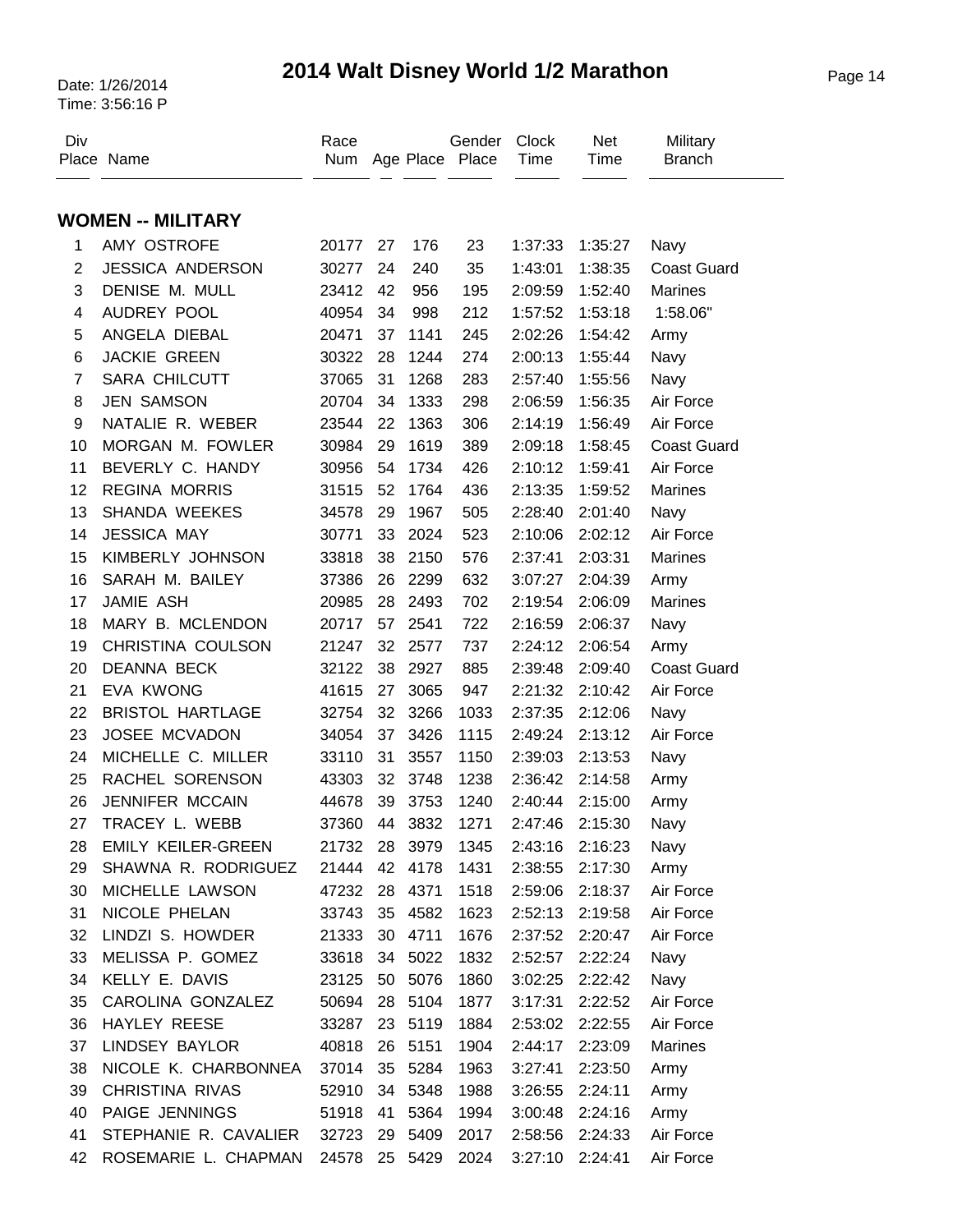# Page 15 Date: 1/26/2014 **2014 Walt Disney World 1/2 Marathon**

| Div | Place Name                   | Race<br>Num |    |         | Gender<br>Age Place Place | <b>Clock</b><br>Time | <b>Net</b><br>Time | Military<br><b>Branch</b> |
|-----|------------------------------|-------------|----|---------|---------------------------|----------------------|--------------------|---------------------------|
| 43  | TANGA L. BERNAL              | 42546       | 35 | 5449    | 2036                      | 2:38:58              | 2:24:50            | Army                      |
| 44  | <b>VILMARIE LOPEZ</b>        | 51700       | 38 | 5586    | 2105                      | 3:27:59              | 2:25:36            | Army                      |
| 45  | APRIL FOLEY                  | 46182       | 31 | 5596    | 2111                      | 2:56:17              | 2:25:39            | Air Force                 |
| 46  | <b>MARCIA QUIGLEY</b>        | 41085       | 40 | 5780    | 2202                      | 2:37:13              | 2:26:32            | Air Force                 |
| 47  | <b>MEEGAN MACKAY</b>         | 40871       | 44 | 5888    | 2264                      | 2:31:37              | 2:27:16            | Air Force                 |
| 48  | JULIANNE HYMA                | 37239       | 44 | 5930    | 2284                      | 3:29:17              | 2:27:26            | Army                      |
| 49  | BRITTANY M. MARBLE           | 21330       | 29 | 6047    | 2349                      | 2:45:18              | 2:28:04            | Army                      |
| 50  | ALICE M. OLMSTEAD            | 34481       | 50 | 6279    | 2461                      | 3:04:45              | 2:29:21            | Army                      |
| 51  | HOLLY Y. GREY                | 37189       | 34 | 6373    | 2509                      | 3:31:36              | 2:29:52            | Army                      |
| 52  | LETSY A. MARSDEN             | 32849       | 39 | 6440    | 2541                      | 2:55:59              | 2:30:14            | Army                      |
| 53  | <b>STACY FAGAN</b>           | 40891       | 32 | 6470    | 2558                      | 3:32:08              | 2:30:23            | Air Force                 |
| 54  | KARI E. TUCKER               | 47146       | 20 | 6748    | 2697                      | 3:11:54              | 2:31:50            | Air Force                 |
| 55  | ALEXIA A. DEWANE             | 25085       | 26 | 6993    | 2831                      | 3:36:45              | 2:33:09            | Army                      |
| 56  | VANESSA RIGOROSO             | 21635       | 28 | 7017    | 2845                      | 2:55:29              | 2:33:19            | Navy                      |
| 57  | APRIL M. BLEVONS             | 37426       | 33 | 7022    | 2848                      | 2:58:57              | 2:33:20            | Air Force                 |
| 58  | RACHEL A. RADOS              | 34761       | 35 | 7596    | 3161                      | 3:17:09              | 2:36:06            | Air Force                 |
| 59  | JENNIFER L. ARMSTRONG        | 33199       | 45 | 7639    | 3186                      | 3:11:06              | 2:36:18            | Air Force                 |
| 60  | <b>LORI BROWN</b>            | 49002       | 52 | 7675    | 3202                      | 3:38:20              | 2:36:24            | Army                      |
| 61  | LLEXANDRA LANDRETH           | 20429       | 32 | 7697    | 3216                      | 2:47:18              | 2:36:34            | Army                      |
| 62  | <b>APRIL CANTWELL</b>        | 34160       | 38 | 7851    | 3306                      | 3:11:41              | 2:37:15            | Air Force                 |
| 63  | EILEEN B. WERVE              | 33690       | 44 | 7966    | 3372                      | 3:10:17              | 2:37:54            | Navy                      |
| 64  | <b>CATHRYN YERAGE</b>        | 20389       | 28 | 7998    | 3389                      | 3:03:28              | 2:38:05            | Air Force                 |
| 65  | SARAH GAGE                   | 31937       | 37 | 8016    | 3397                      | 2:59:20              | 2:38:12            | Army                      |
| 66  | COURTNEY A. MCCORMIC         | 35127       | 28 | 8141    | 3468                      | 3:19:01              | 2:38:49            | Army                      |
| 67  | <b>SARAH LYONS</b>           | 21576       | 29 | 8476    | 3639                      | 3:01:28              | 2:40:24            | Air Force                 |
| 68  | <b>VICKI SUE MERRY</b>       | 33560       | 56 | 8499    | 3652                      | 3:11:20              | 2:40:30            | Navy                      |
| 69  | KELLY L. PATTERSON           | 22950       | 27 | 8644    | 3735                      | 3:20:56              | 2:41:10            | Air Force                 |
| 70  | <b>CHRISTINE GOMIEN</b>      | 31648       | 34 | 8697    | 3762                      | 3:11:54              | 2:41:27            | Air Force                 |
| 71  | JENNIFER WELLS               | 32518       | 27 | 8810    | 3826                      | 3:08:16              | 2:41:52            | Navy                      |
| 72  | KIMBERLY SALENE              | 46177       | 44 | 8825    | 3835                      | 3:46:06              | 2:41:57            | Navy                      |
| 73  | PAT RORER                    | 46213       | 55 | 8839    | 3841                      | 3:12:41              | 2:41:59            | Air Force                 |
| 74  | <b>CAROLYN PERROTTI</b>      | 40412       | 26 | 8884    | 3867                      | 3:13:01              | 2:42:16            | Air Force                 |
| 75  | <b>KERRI STANLEY</b>         | 50427       | 30 | 8899    | 3874                      | 3:38:27              | 2:42:20            | <b>Coast Guard</b>        |
| 76  | <b>CAREY WENNERSTROM</b>     | 51879       | 33 | 8975    | 3910                      | 3:23:31              | 2:42:40            | Air Force                 |
| 77  | LINDSAY M. BOSQUEZ           | 51790       | 29 | 8988    | 3915                      | 3:45:48              | 2:42:43            | Air Force                 |
| 78  | GAY L. PFAFF                 | 47706       | 56 | 9043    | 3952                      | 3:23:15              | 2:42:59            | Army                      |
| 79  | KATHLEEN HICKMAN             | 35437       | 36 | 9213    | 4050                      | 3:28:14              | 2:43:45            | Army                      |
| 80  | JENNIFER BEISEL              | 42666       | 43 | 9226    | 4057                      | 3:01:56              | 2:43:51            | Air Force                 |
| 81  | MELISSA L. STACY-JACKS 21196 |             | 33 | 9270    | 4084                      | 3:01:18              | 2:44:04            | Army                      |
| 82  | HILLARY B. WYKES             | 22772       | 33 | 9285    | 4094                      | 3:16:08              | 2:44:09            | Air Force                 |
| 83  | MIRANDA HULSE                | 37388       | 29 | 9308    | 4109                      | 3:47:02              | 2:44:17            | Army                      |
| 84  | MELISSA STOCKWELL            | 42605       | 33 | 9437    | 4193                      | 2:45:01              | 2:44:55            | Army                      |
| 85  | STEPHANIE A. FINLEY          | 24421       | 29 | 9503    | 4230                      | 3:46:33              | 2:45:15            | Army                      |
| 86  | PATRICIA SCHMALTZ            | 36014       | 29 | 9545    | 4256                      | 3:47:28              | 2:45:24            | Army                      |
| 87  | MARY COMBS                   | 35831       |    | 34 9547 | 4257                      | 3:47:28              | 2:45:24            | Army                      |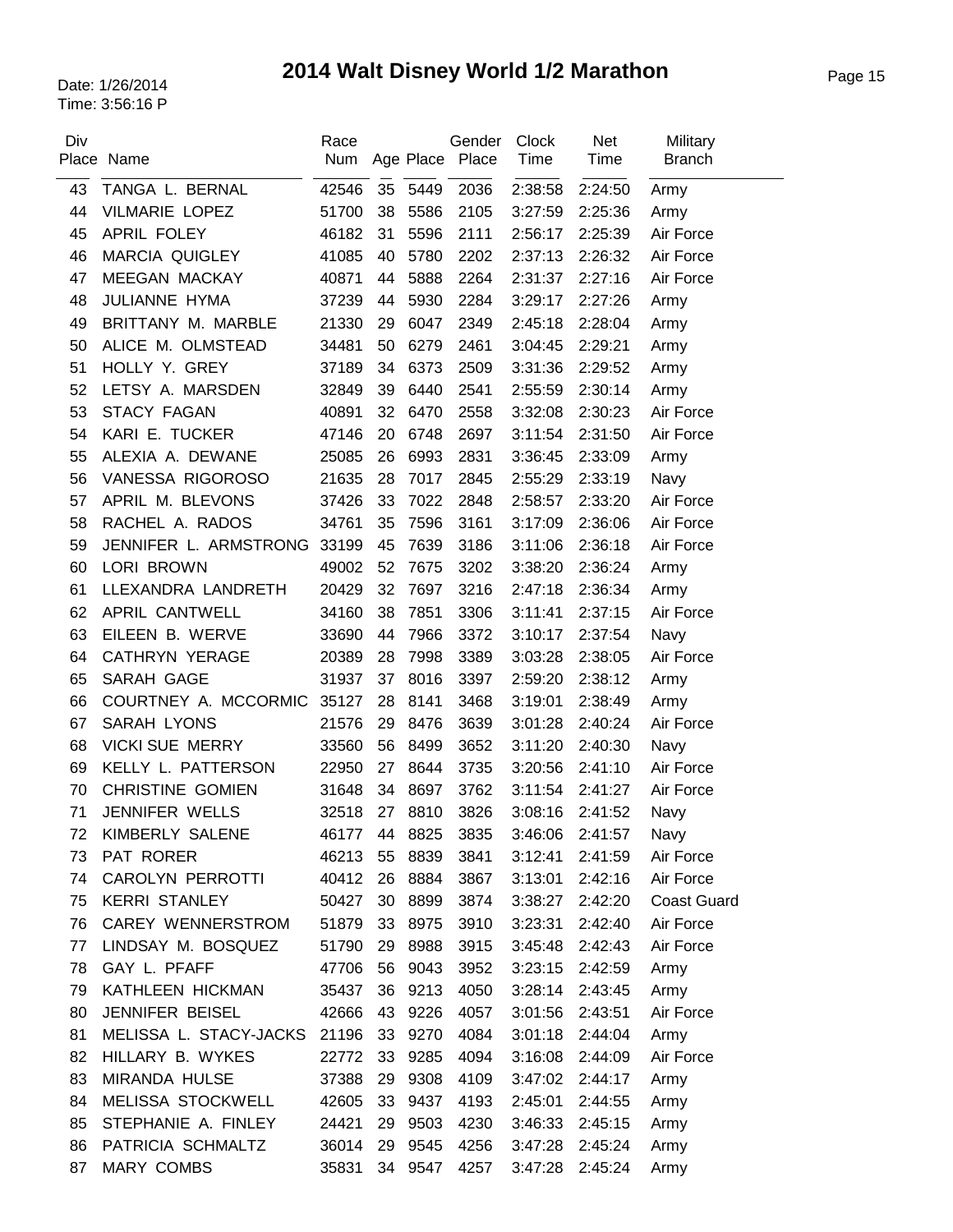# Page 16 Date: 1/26/2014 **2014 Walt Disney World 1/2 Marathon**

| Div | Place Name                      | Race<br>Num         |    |               | Gender<br>Age Place Place | Clock<br>Time | <b>Net</b><br>Time | Military<br><b>Branch</b> |
|-----|---------------------------------|---------------------|----|---------------|---------------------------|---------------|--------------------|---------------------------|
| 88  | SAMIRAH GONZALEZ                | 43268               | 39 | 9761          | 4371                      | 3:03:36       | 2:46:29            | Air Force                 |
| 89  | NATASHIA COLEMAN                | 46194               | 34 | 9797          | 4391                      | 3:42:33       | 2:46:40            | Army                      |
| 90  | <b>CRISTINA YAMZON</b>          | 51616               | 45 | 9895          | 4450                      | 3:48:56       | 2:47:04            | Air Force                 |
| 91  | DENISE E. SEWELL                | 42076               | 45 | 9900          | 4453                      | 3:48:56       | 2:47:05            | Air Force                 |
| 92  | REBECCA WOLFE                   | 41511               |    | 40 1E+04 4577 |                           | 3:27:44       | 2:47:55            | Marines                   |
| 93  | MICHELLE YETT                   | 32549               |    | 29 1E+04 4689 |                           | 3:14:06       | 2:48:52            | Army                      |
| 94  | MONICA GONZALEZ                 | 21561               |    | 32 1E+04 4745 |                           | 3:11:15       | 2:49:13            | Army                      |
| 95  | AMANDA DAVIS                    | 33863               |    | 30 1E+04 4750 |                           | 3:39:54       | 2:49:17            | Air Force                 |
| 96  | ASHLEY R. HUMPHRIES             | 24879               |    | 25 1E+04 4876 |                           | 3:52:08       | 2:50:22            | Air Force                 |
| 97  | NICOLE BITTLE                   | 34458               |    | 37 1E+04 4891 |                           | 3:24:42       | 2:50:33            | Air Force                 |
| 98  | <b>LISA MYHERS</b>              | 48744               |    | 34 1E+04 5025 |                           | 3:54:15       | 2:51:40            | Army                      |
| 99  | JENNIFER K. ENG-KULAW           | 32130               |    | 29 1E+04 5118 |                           | 3:14:05       | 2:52:26            | Navy                      |
| 100 | <b>CHARISE FULLER</b>           | 22783               |    | 38 1E+04 5182 |                           | 3:28:57       | 2:52:54            | Air Force                 |
| 101 | JOHANNA CLYBORNE                | 34952               |    | 41 1E+04 5184 |                           | 3:33:58       | 2:52:56            | Army                      |
|     | 102 LAUREN GIGSTEAD             | 35317               |    | 57 1E+04 5190 |                           | 3:37:20       | 2:52:57            | Navy                      |
| 103 | <b>TAMMY RODRIGUEZ</b>          | 34522               |    | 32 1E+04 5264 |                           | 3:07:39       | 2:53:33            | Army                      |
|     | 104 LAURA MARTINEZ              | 31902               |    | 28 1E+04 5349 |                           | 3:20:37       | 2:54:19            | <b>Marines</b>            |
| 105 | STEPHANIE BOOP                  | 44603               |    | 40 1E+04 5419 |                           | 3:20:55       | 2:54:55            | Air Force                 |
|     | 106 LINDA EBLING                | 44208               |    | 60 1E+04 5420 |                           | 3:16:05       | 2:54:55            | Air Force                 |
| 107 | <b>MEGAN SPRANG</b>             | 44799               |    | 29 1E+04 5469 |                           | 3:27:38       | 2:55:12            | Air Force                 |
| 108 | LORRAINE SANCHEZ                | 35959               |    | 29 1E+04 5610 |                           | 3:45:35       | 2:56:22            | Navy                      |
| 109 | KATHERINE HARDING               | 22501               |    | 33 1E+04 5876 |                           | 3:54:41       | 2:58:25            | Air Force                 |
| 110 | <b>ASHLEY PFLUG</b>             | 48570               |    | 27 1E+04 5907 |                           | 3:44:41       | 2:58:40            | Army                      |
| 111 | TINA R. REAGAN                  | 22594               |    | 44 1E+04 5965 |                           | 3:48:24       | 2:59:11            | Air Force                 |
|     | 112 SHIRLEY D. RINCON           | 35564               |    | 33 1E+04 5997 |                           | 3:43:33       | 2:59:23            | Army                      |
| 113 | MICHELLE BUCHANAN               | 23029               |    | 37 1E+04 6054 |                           | 3:43:56       | 2:59:46            | Air Force                 |
| 114 | <b>RENEE BARRON</b>             | 48071               |    | 30 1E+04 6168 |                           | 3:44:55       | 3:00:42            | Air Force                 |
| 115 | CATHY G. MILCZARSKI             | 34520               |    | 37 1E+04 6176 |                           | 3:14:44       | 3:00:46            | Army                      |
|     | 116 ADRIANA ALFARO              | 34999               |    | 32 1E+04 6191 |                           | 3:55:44       | 3:00:53            | Air Force                 |
| 117 | JULIE M. ADELMAN                | 45639               |    | 40 1E+04 6228 |                           | 3:31:47       | 3:01:13            | Air Force                 |
|     | 118 BROOKE E. PETTINE           | 46636               |    | 23 1E+04 6262 |                           | 3:36:02       | 3:01:35            | Air Force                 |
|     | 119 ALLYSON LEWTER              | 49772               |    | 48 1E+04 6511 |                           | 3:54:41       | 3:03:40            | Navy                      |
|     | 120 AMANDA KOLDEWAY             | 34409               |    | 30 1E+04 6607 |                           | 3:39:43       | 3:04:27            | Air Force                 |
|     | 121 SANDRA TURNER               | 44754 43 1E+04 6623 |    |               |                           | 3:29:52       | 3:04:31            | Navy                      |
|     | 122 CATHERYN ADAMS-BROO         | 35421               |    | 37 1E+04 6672 |                           | 3:50:11       | 3:04:57            | Air Force                 |
|     | 123 JENNIFER ROGERS             | 47200               |    | 29 1E+04 6692 |                           | 3:46:30       | 3:05:10            | Air Force                 |
|     | 124 SHEILA BAKKEN               | 33960               |    | 39 1E+04 6756 |                           | 3:40:52       | 3:05:43            | Army                      |
|     | 125 JUDY MINNEY                 | 43776               |    | 55 1E+04 6853 |                           | 3:28:46       | 3:06:30            | Army                      |
|     | 126 SARAH BARRON                | 42078               |    | 27 1E+04 6858 |                           | 3:28:46       | 3:06:31            | Army                      |
| 127 | CRISTINA M. MOORE               | 22277               |    | 40 1E+04 6946 |                           | 3:38:32       | 3:07:15            | Army                      |
| 128 | RACHEL D. SULLIVAN              | 21950               |    | 37 1E+04 7030 |                           | 3:34:33       | 3:08:07            | Army                      |
|     | 129 STEPHANIE A. HARTLEY        | 22609               |    | 28 1E+04 7038 |                           | 3:44:01       | 3:08:14            | Army                      |
|     | 130 ERICA L. LINNEMANN          | 52843               |    | 34 1E+04 7129 |                           | 4:11:59       | 3:09:01            | <b>Coast Guard</b>        |
|     | 131 LISA JOHNSON                | 36641 52 1E+04 7154 |    |               |                           | 4:05:17       | 3:09:10            | Army                      |
|     | 132 CATHERINE M. CHANDLER 46582 |                     |    | 44 1E+04 7161 |                           | 3:43:44       | 3:09:15            | Navy                      |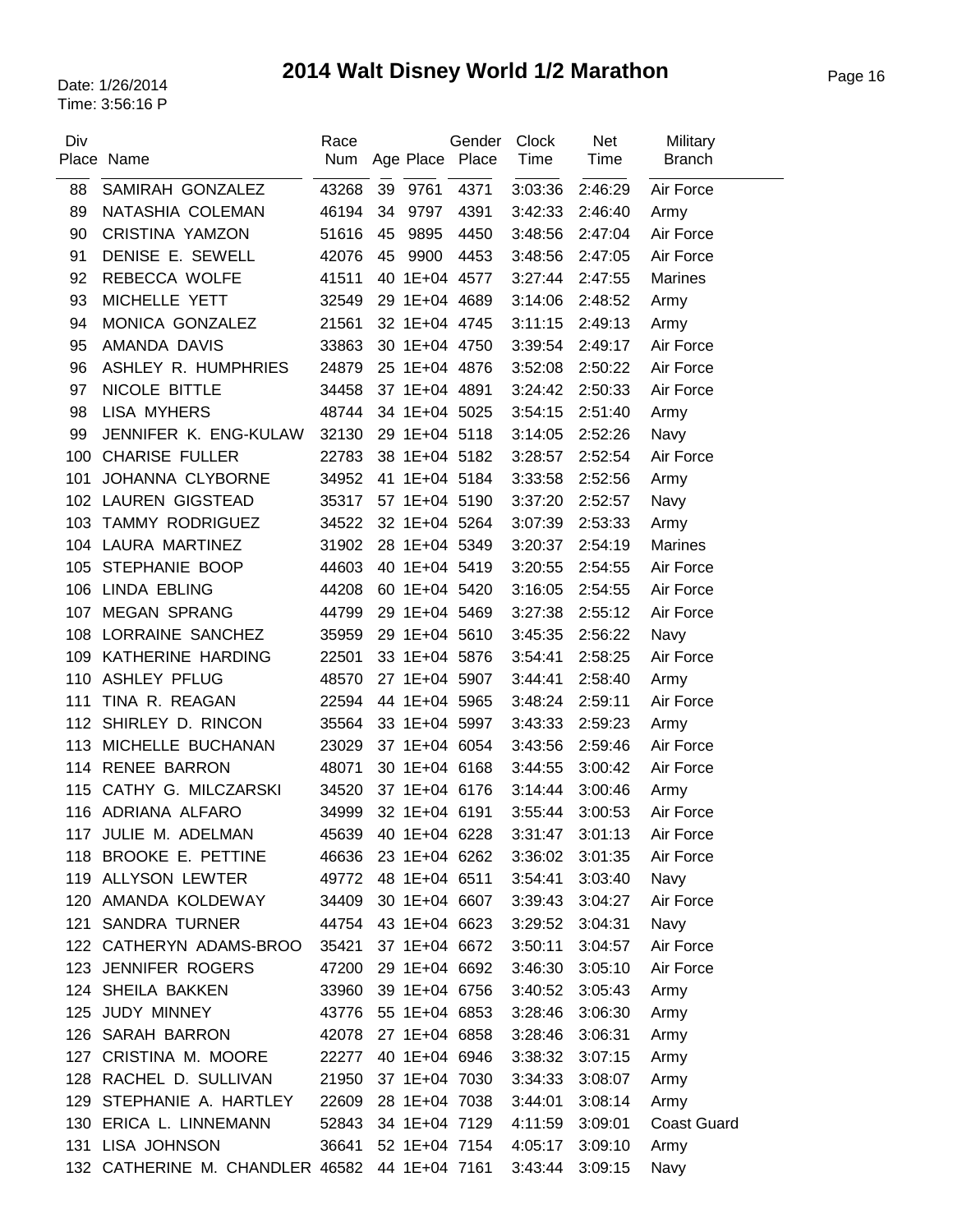# Page 17 Date: 1/26/2014 **2014 Walt Disney World 1/2 Marathon**

| Div | Place Name                | Race<br>Num | Age Place Place | Gender | Clock<br>Time | <b>Net</b><br>Time | Military<br><b>Branch</b> |
|-----|---------------------------|-------------|-----------------|--------|---------------|--------------------|---------------------------|
| 133 | SUSAN G. FINNIGAN         | 36158       | 35 1E+04 7303   |        | 3:59:47       | 3:10:35            | <b>Marines</b>            |
|     | 134 OCHIAI MINAKO         | 33406       | 26 1E+04 7428   |        | 3:41:34       | 3:11:28            | Air Force                 |
|     | 135 WANDA I RODRIGUEZ     | 48689       | 59 1E+04 7472   |        | 3:57:58       | 3:11:52            | Navy                      |
|     | 136 LUCY JIMENEZ          | 35189       | 34 2E+04 7756   |        | 3:54:37       | 3:14:14            | <b>Coast Guard</b>        |
|     | 137 ELIE HARRIS           | 35612       | 32 2E+04 7770   |        | 4:04:48       | 3:14:18            | <b>Coast Guard</b>        |
| 138 | AMBER BILES               | 33003       | 38 2E+04 7812   |        | 3:39:49       | 3:14:42            | Navy                      |
| 139 | CAROLYNN HINE             | 32385       | 27 2E+04 7813   |        | 3:36:08       | 3:14:42            | Navy                      |
| 140 | MARY JO DONHAUSER         | 43395       | 54 2E+04 7867   |        | 3:46:56       | 3:15:15            | Army                      |
| 141 | <b>JEN FRITTS</b>         | 23385       | 42 2E+04 8052   |        | 4:21:10       | 3:16:49            | Air Force                 |
| 142 | DENISE M. MARTIN ZONA     | 21799       | 40 2E+04 8067   |        | 4:02:26       | 3:16:56            | Air Force                 |
| 143 | PANDORA HODGE             | 43311       | 35 2E+04 8085   |        | 3:39:23       | 3:17:04            | Army                      |
| 144 | <b>ALISON CALFEE</b>      | 45701       | 33 2E+04 8267   |        | 3:49:51       | 3:18:34            | Air Force                 |
| 145 | APRIL W. LUIKART          | 24344       | 31 2E+04 8334   |        | 4:05:30       | 3:19:11            | Army                      |
| 146 | AIDA NEGRONRAMOS          | 35377       | 42 2E+04 8342   |        | 4:05:30       | 3:19:12            | Army                      |
| 147 | ELIZABETH JOHNSON         | 36848       | 28 2E+04 8464   |        | 4:23:09       | 3:20:14            | Army                      |
| 148 | SABRINA WEBB              | 23170       | 50 2E+04 8481   |        | 4:01:01       | 3:20:23            | Army                      |
| 149 | MICHELLE BUONOME          | 46225       | 42 2E+04 8536   |        | 3:51:49       | 3:20:53            | Air Force                 |
| 150 | SANNING PINGITORE         | 20766       | 35 2E+04 8538   |        | 3:51:51       | 3:20:55            | Air Force                 |
| 151 | HEATHER L. JACKSON        | 34172       | 44 2E+04 8547   |        | 3:38:26       | 3:21:00            | <b>Marines</b>            |
|     | 152 KATHLEEN HARTMANN     | 48610       | 55 2E+04 8588   |        | 4:05:32       | 3:21:16            | Navy                      |
| 153 | ANN K. BLODZINSKI         | 35441       | 40 2E+04 8641   |        | 4:06:29       | 3:21:44            | Air Force                 |
| 154 | DIANE M. HADDEN           | 23216       | 28 2E+04 8696   |        | 4:02:06       | 3:22:07            | Navy                      |
| 155 | <b>SENTA BROOKSHIRE</b>   | 34973       | 27 2E+04 8707   |        | 4:17:27       | 3:22:12            | Air Force                 |
| 156 | TIARA A. PURO             | 37425       | 31 2E+04 8711   |        | 4:17:28       | 3:22:15            | Air Force                 |
| 157 | JUDEE BRANDT              | 24536       | 31 2E+04 8727   |        | 4:17:10       | 3:22:21            | <b>Coast Guard</b>        |
| 158 | <b>BRENDA MCFARLAND</b>   | 37038       | 49 2E+04 8805   |        | 4:25:24       | 3:23:05            | Navy                      |
| 159 | THERESA LAUER             | 35273       | 51 2E+04 8874   |        | 4:07:41       | 3:23:36            | Air Force                 |
| 160 | <b>KARRIE TREBBE</b>      | 22947       | 44 2E+04 8915   |        | 4:04:38       | 3:23:55            | <b>Coast Guard</b>        |
| 161 | LINDA E. FOX              | 32758       | 57 2E+04 8933   |        | 3:56:25       | 3:24:11            | Navy                      |
|     | 162 AMY KISLING           | 33729       | 31 2E+04 8954   |        | 3:59:11       | 3:24:20            | Navy                      |
|     | 163 ALLISON A. MAAS       | 21585       | 30 2E+04 8956   |        | 3:59:11       | 3:24:20            | Navy                      |
|     | 164 SHERRI D. LOCKETT-STR | 52428       | 50 2E+04 8962   |        | 4:27:52       | 3:24:24            | Air Force                 |
|     | 165 ALAINA K. NOWAK       | 49760       | 38 2E+04 9096   |        | 4:15:22       | 3:25:53            | Navy                      |
|     | 166 AMY SITZE             | 34862       | 39 2E+04 9210   |        | 4:06:51       | 3:26:55            | Army                      |
|     | 167 KATIE FOREMNY         | 41926       | 28 2E+04 9219   |        | 3:52:16       | 3:27:00            | Army                      |
|     | 168 ELIZABETH THOMAS      | 44254       | 27 2E+04 9221   |        | 3:52:16       | 3:27:01            | Army                      |
|     | 169 CIERRA GIBEL          | 48703       | 16 2E+04 9236   |        | 4:12:08       | 3:27:15            | Navy                      |
|     | 170 KERRY ADAMS           | 45219       | 61 2E+04 9266   |        | 3:59:39       | 3:27:30            | Army                      |
|     | 171 ANGELA K. FLEMING     | 36690       | 39 2E+04 9300   |        | 4:03:04       | 3:27:57            | Air Force                 |
|     | 172 MICHELLE JOHNSON      | 45967       | 43 2E+04 9404   |        | 3:59:13       | 3:28:48            | Air Force                 |
|     | 173 YVETTE M. KANNEY      | 50074       | 47 2E+04 9595   |        | 4:26:36       | 3:30:53            | Army                      |
|     | 174 HILDA R. REYES        | 45041       | 45 2E+04 9647   |        | 3:57:20       | 3:31:19            | Air Force                 |
|     | 175 MARI B. CHU           | 45840       | 57 2E+04 9883   |        | 4:04:27       | 3:33:40            | Army                      |
|     | 176 JAMILA WILLIAMS       | 22786       | 34 2E+04 9897   |        | 4:09:07       | 3:33:52            | Army                      |
| 177 | SHAUNA N. BENNETT         | 48351       | 24 2E+04 9909   |        | 4:20:01       | 3:33:59            | Air Force                 |